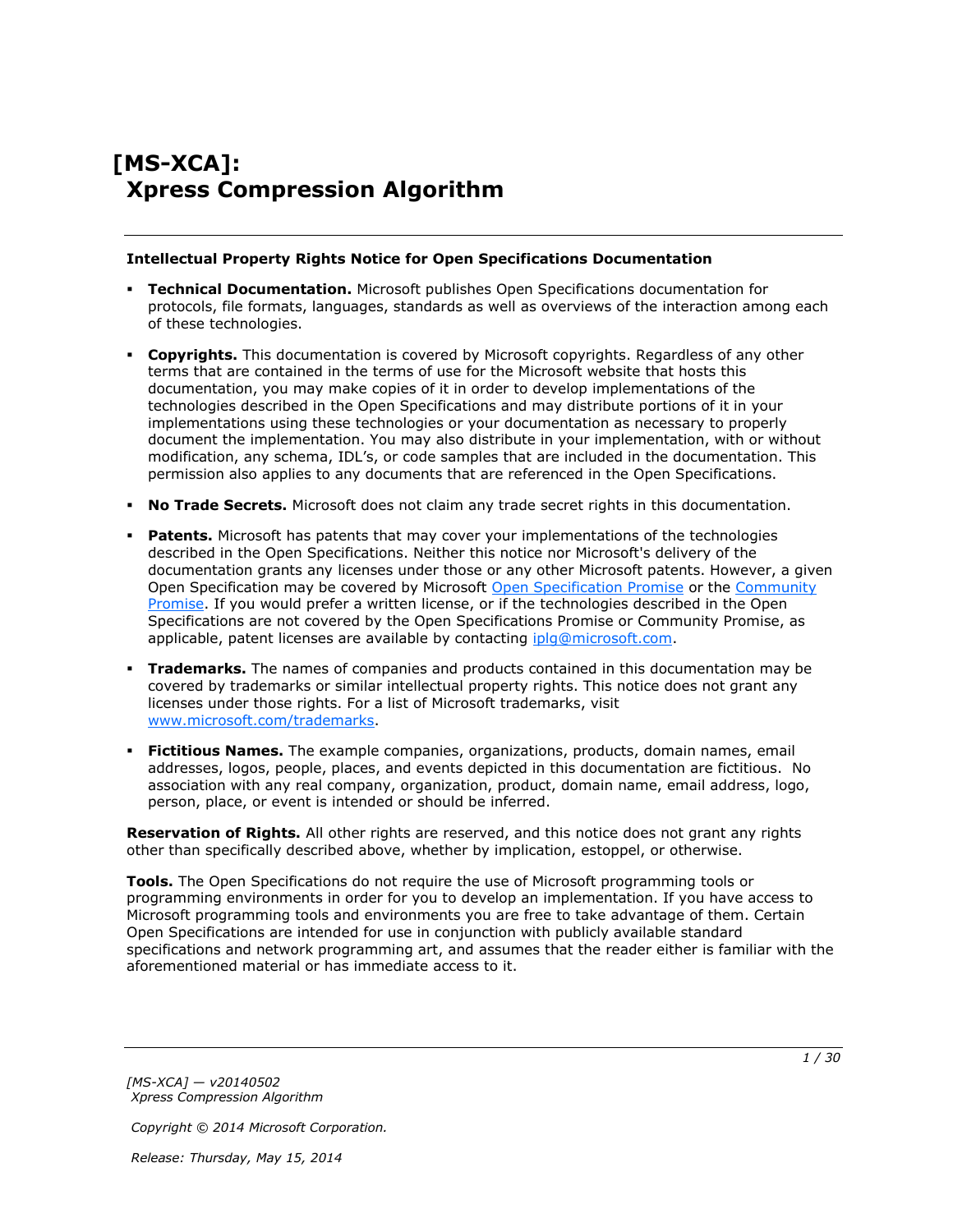# **Revision Summary**

| <b>Date</b> | <b>Revision</b><br><b>History</b> | <b>Revision</b><br><b>Class</b>                                                              | <b>Comments</b>                                                                 |
|-------------|-----------------------------------|----------------------------------------------------------------------------------------------|---------------------------------------------------------------------------------|
| 12/16/2011  | 1.0                               | <b>New</b>                                                                                   | Released new document.                                                          |
| 03/30/2012  | 1.0                               | No change<br>No changes to the meaning, language, or formatting of<br>the technical content. |                                                                                 |
| 07/12/2012  | 1.0                               | No change<br>No changes to the meaning, language, or formatting of<br>the technical content. |                                                                                 |
| 10/25/2012  | 2.0                               | Major                                                                                        | Significantly changed the technical content.                                    |
| 01/31/2013  | 2.0                               | No change                                                                                    | No changes to the meaning, language, or formatting of<br>the technical content. |
| 08/08/2013  | 2.0                               | No change<br>No changes to the meaning, language, or formatting of<br>the technical content. |                                                                                 |
| 11/14/2013  | 2.1                               | Minor                                                                                        | Clarified the meaning of the technical content.                                 |
| 02/13/2014  | 2.1                               | No change                                                                                    | No changes to the meaning, language, or formatting of<br>the technical content. |
| 05/15/2014  | 2.1                               | No change                                                                                    | No changes to the meaning, language, or formatting of<br>the technical content. |

*[MS-XCA] — v20140502 Xpress Compression Algorithm* 

*Copyright © 2014 Microsoft Corporation.*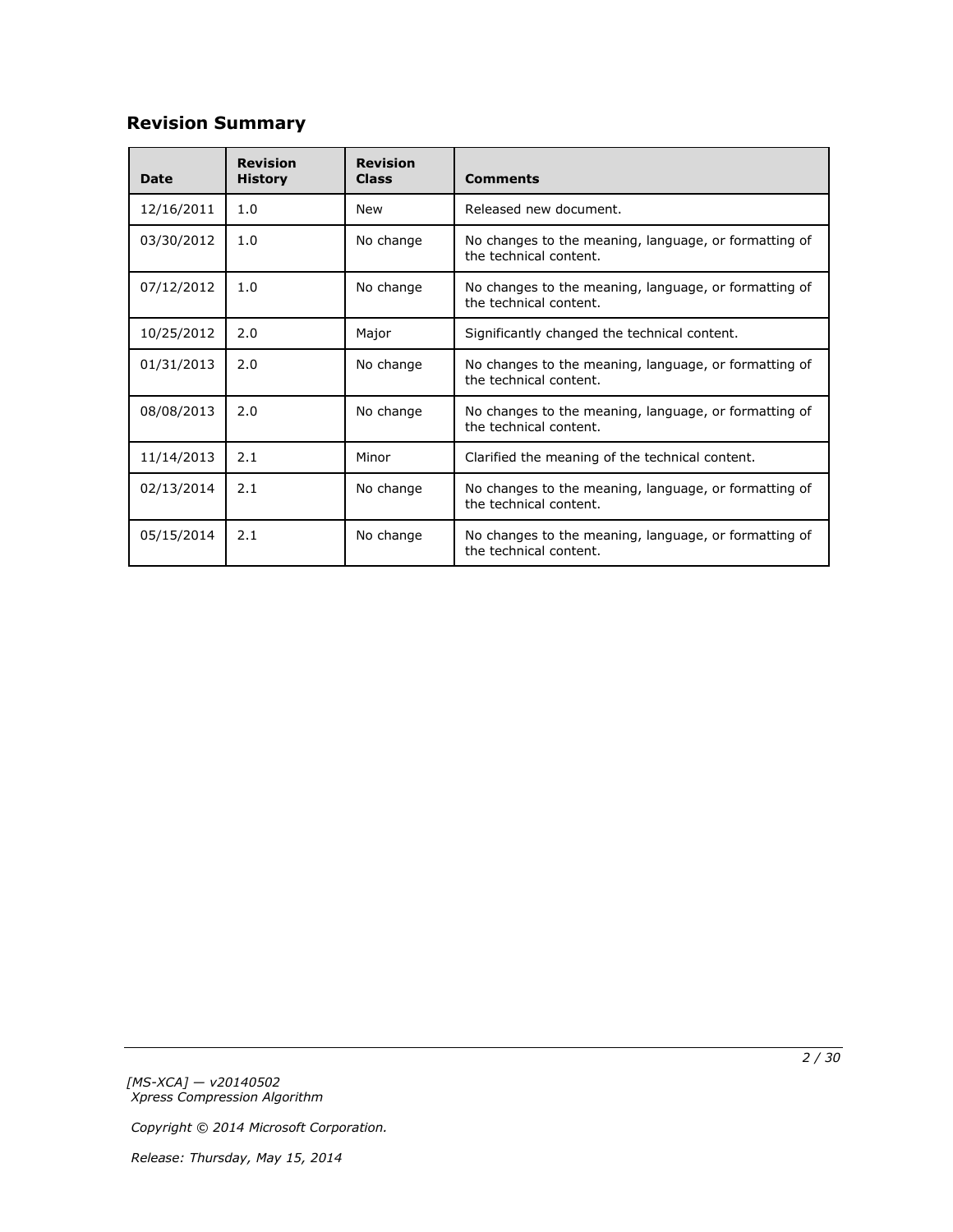# **Contents**

| $1.1 -$ |  |
|---------|--|
|         |  |
|         |  |
|         |  |
|         |  |
| 1.4     |  |
| 1.5     |  |
| 1.6     |  |
|         |  |
|         |  |
|         |  |
|         |  |
|         |  |
|         |  |
|         |  |
|         |  |
|         |  |
|         |  |
|         |  |
|         |  |
|         |  |
|         |  |
|         |  |
|         |  |
|         |  |
| 2.3.2   |  |
|         |  |
|         |  |
|         |  |
|         |  |
| 2.4.2   |  |
|         |  |
|         |  |
|         |  |
|         |  |
| 2.5.1.2 |  |
| 2.5.1.3 |  |
| 2.5.1.4 |  |
|         |  |
|         |  |
|         |  |
|         |  |
|         |  |
|         |  |
| 3.2     |  |
|         |  |
|         |  |
|         |  |

[MS-XCA] — v20140502<br>Xpress Compression Algorithm

Copyright © 2014 Microsoft Corporation.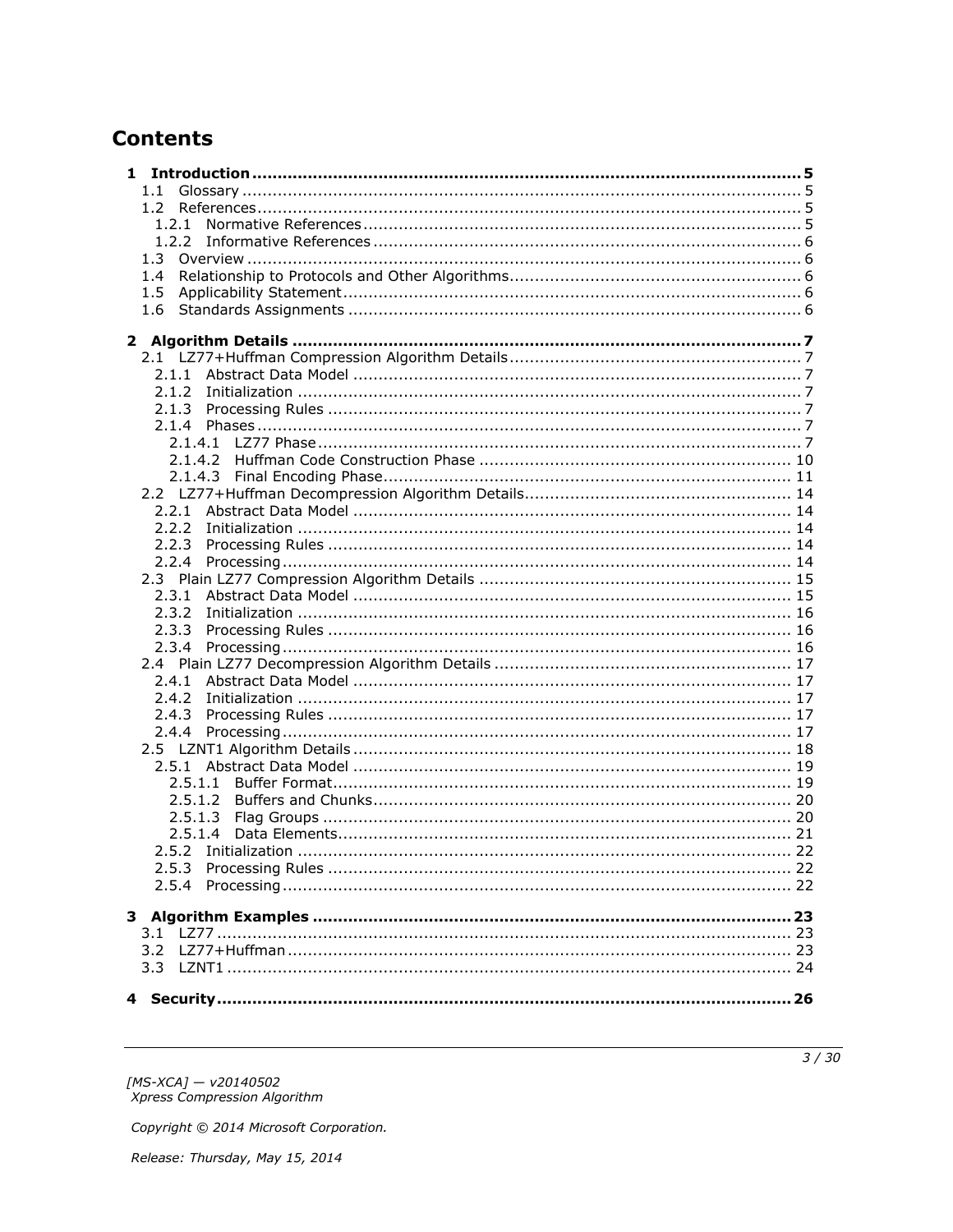*[MS-XCA] — v20140502 Xpress Compression Algorithm* 

*Copyright © 2014 Microsoft Corporation.*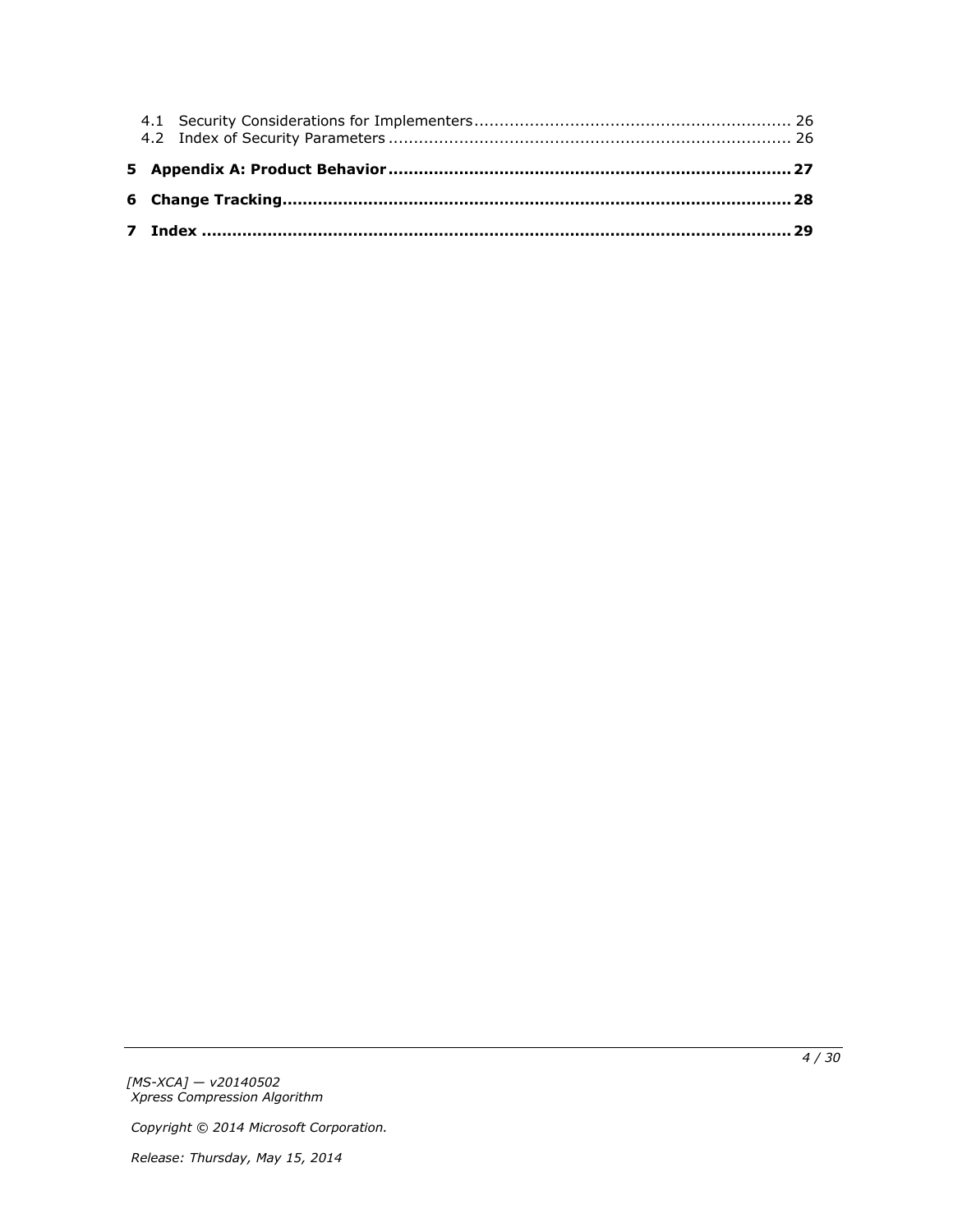# <span id="page-4-0"></span>**1 Introduction**

<span id="page-4-11"></span>The Xpress Compression Algorithm has three variants, all designed for speed.

The fastest variant, Plain LZ77, implements the **[LZ77](#page-4-4)** algorithm [\(\[UASDC\]\)](http://go.microsoft.com/fwlink/?LinkId=90549).

A slower variant, LZ77+Huffman, adds a Huffman encoding pass on the LZ77 data.

A third variant, LZNT1, implements LZ77 without the Huffman encoding pass of the second variant, but with an encoding process less complex than Plain LZ77.

Section 2 of this specification is normative and can contain the terms MAY, SHOULD, MUST, MUST NOT, and SHOULD NOT as defined in RFC 2119. Section 1.6 is also normative but cannot contain those terms. All other sections and examples in this specification are informative.

### <span id="page-4-1"></span>**1.1 Glossary**

<span id="page-4-10"></span><span id="page-4-7"></span>**Huffman alphabet:** A set of symbols used in Huffman encoding.

<span id="page-4-8"></span>**Huffman code:** See "prefix code".

<span id="page-4-6"></span>**Huffman codes:** A set of variable-length bit sequences for an alphabet of symbols. In order to provide compression, more frequent symbols are assigned shorter bit sequences. The bottom-up Huffman construction process is optimal in the sense that the total length of the data is minimized, given the number of times each symbol occurs.

<span id="page-4-9"></span>**Huffman symbol:** See "prefix code".

- <span id="page-4-4"></span>**LZ77:** A general-purpose compression technique introduced by Lempel and Ziv in 1977. Byte sequences that are the same as previous sequences are replaced by a (length, distance) pair that unambiguously references the earlier sequence.
- <span id="page-4-5"></span>**prefix code:** A type of code system, typically variable-length, having the prefix property, in that no valid code word in the system is a prefix of any other valid code word in the set.
- **MAY, SHOULD, MUST, SHOULD NOT, MUST NOT:** These terms (in all caps) are used as described in [\[RFC2119\].](http://go.microsoft.com/fwlink/?LinkId=90317) All statements of optional behavior use either MAY, SHOULD, or SHOULD NOT.

### <span id="page-4-2"></span>**1.2 References**

References to Microsoft Open Specifications documentation do not include a publishing year because links are to the latest version of the documents, which are updated frequently. References to other documents include a publishing year when one is available.

### <span id="page-4-3"></span>**1.2.1 Normative References**

<span id="page-4-12"></span>We conduct frequent surveys of the normative references to assure their continued availability. If you have any issue with finding a normative reference, please contact [dochelp@microsoft.com.](mailto:dochelp@microsoft.com) We will assist you in finding the relevant information.

[IEEE-MRC] Huffman, D.A., "A Method for the Construction of Minimum-Redundancy Codes", Proceedings of the IRE, vol. 40, pp. 1098-1101, September 1952, [http://ieeexplore.ieee.org/xpls/abs\\_all.jsp?arnumber=4051119&tag=1](http://go.microsoft.com/fwlink/?LinkId=227659)

*[MS-XCA] — v20140502 Xpress Compression Algorithm* 

*Copyright © 2014 Microsoft Corporation.*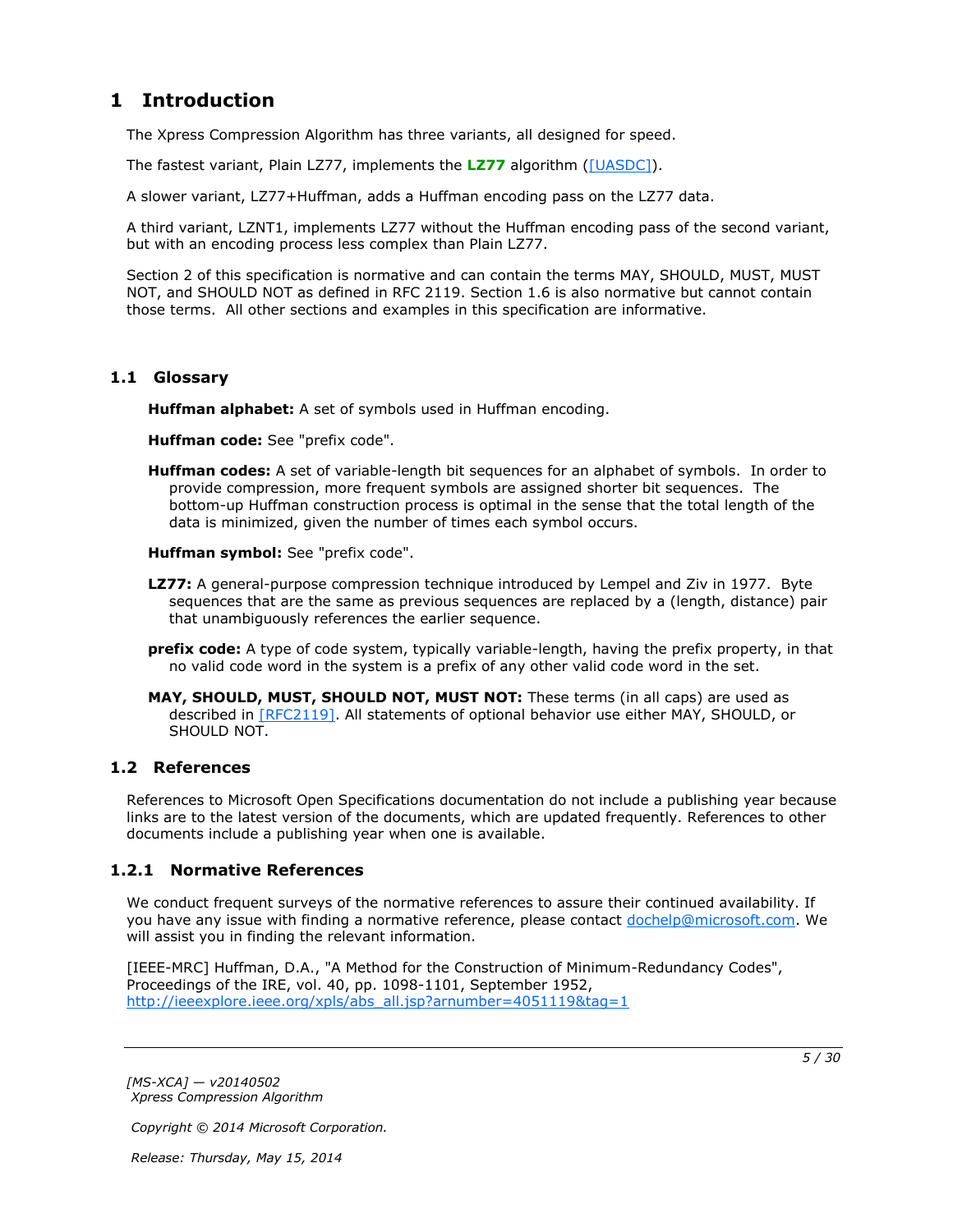[RFC2119] Bradner, S., "Key words for use in RFCs to Indicate Requirement Levels", BCP 14, RFC 2119, March 1997, [http://www.rfc-editor.org/rfc/rfc2119.txt](http://go.microsoft.com/fwlink/?LinkId=90317)

[UASDC] Ziv, J. and Lempel, A., "A Universal Algorithm for Sequential Data Compression", May 1977, [http://ieeexplore.ieee.org/iel5/18/22696/01055714.pdf](http://go.microsoft.com/fwlink/?LinkId=90549)

### <span id="page-5-0"></span>**1.2.2 Informative References**

<span id="page-5-7"></span><span id="page-5-6"></span>None.

### <span id="page-5-1"></span>**1.3 Overview**

This algorithm efficiently compresses data that contain repeated byte sequences. It is not designed to compress image, audio, or video data. Between the trade-offs of compressed size and CPU cost, it heavily emphasizes low CPU cost.

### <span id="page-5-2"></span>**1.4 Relationship to Protocols and Other Algorithms**

<span id="page-5-8"></span>This algorithm does not depend on any other algorithms or protocols. It is a compression method designed to have minimal CPU overhead for compression and decompression. A protocol that depends on this algorithm would typically need to transfer significant amounts of data that cannot be easily precompressed by another algorithm having a better compression ratio.

### <span id="page-5-3"></span>**1.5 Applicability Statement**

<span id="page-5-5"></span>This algorithm is appropriate for any protocol that transfers large amounts of easily compressible textlike data, such as HTML, source code, or log files. Protocols use this algorithm to reduce the number of bits transferred.

### <span id="page-5-4"></span>**1.6 Standards Assignments**

<span id="page-5-9"></span>None.

*[MS-XCA] — v20140502 Xpress Compression Algorithm* 

*Copyright © 2014 Microsoft Corporation.*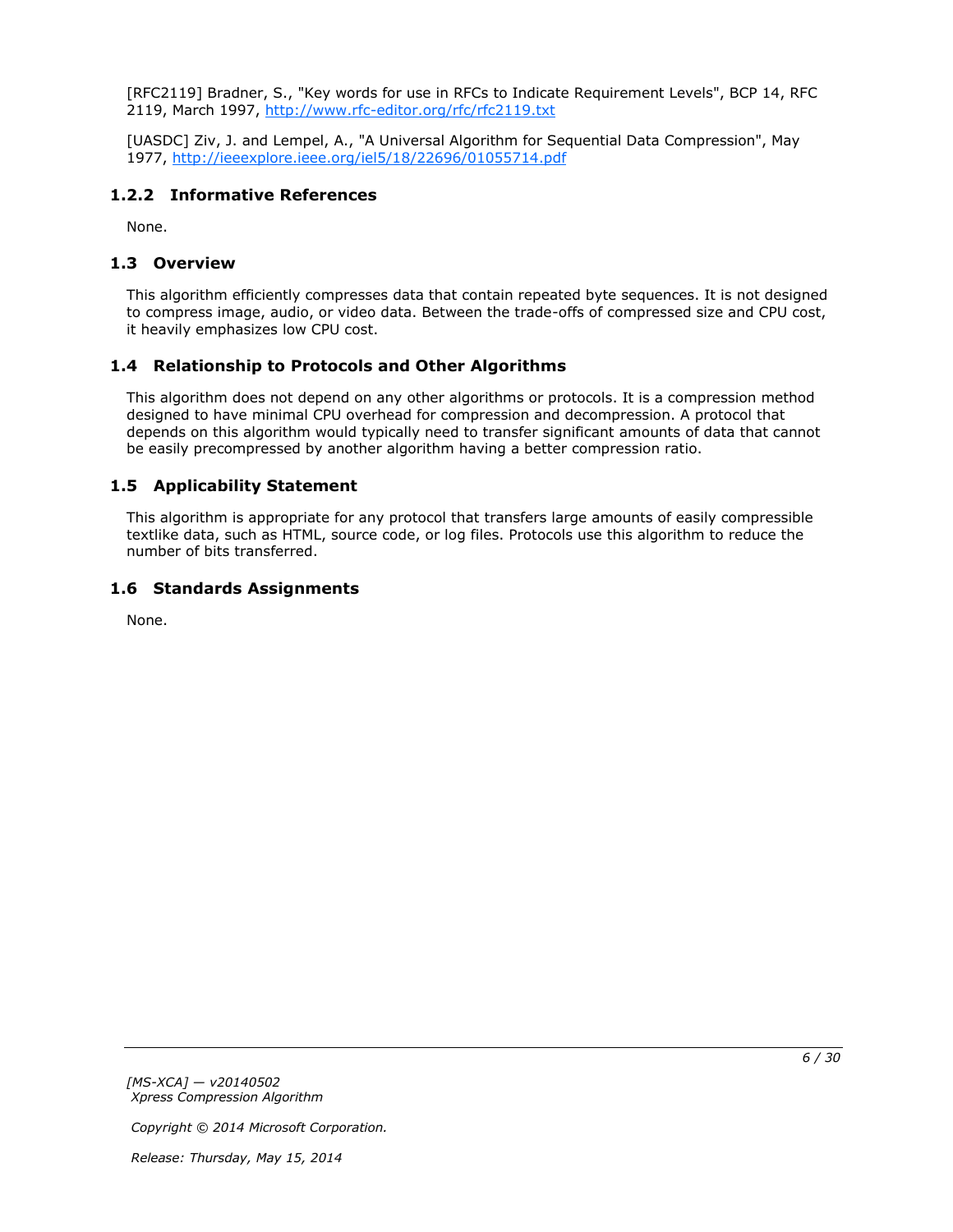## <span id="page-6-0"></span>**2 Algorithm Details**

### <span id="page-6-1"></span>**2.1 LZ77+Huffman Compression Algorithm Details**

<span id="page-6-10"></span>The overall compression algorithm for the Huffman **[IEEE-MRC]** variant can be divided into three stages, which are performed in this order:

- 1. Perform **LZ77** (**[UASDC]**) compression to generate an intermediate compressed buffer.
- 2. Construct canonical **Huffman codes**.
- 3. Process the intermediate **LZ77** data, and re-encode it in a Huffman-based bit stream.

The algorithm cannot start Huffman encoding until it has computed the **Huffman codes**, and it cannot compute the **Huffman codes** until it knows the frequency of each symbol in the **Huffman alphabet**. To compute these frequencies, the algorithm first performs the **LZ77** phase. For efficiency, the algorithm SHOULD store the **LZ77** output so that the final phase does not have to recompute it.

The final compression format consists of two parts:

- The first 256 bytes indicate the bit length of each of the 512 **Huffman symbol**s (see **[prefix](#page-4-5)  [code](#page-4-5)**).
- The remainder of the data is a sequence of **Huffman symbol**s, along with match lengths and distances.

The **Huffman alphabet** consists of 512 symbols, each with a numeric value in the range 0-511. The symbols 0-255 represent literal values that correspond to raw byte values as opposed to matches. The symbols 256-511 represent **matches** or **references** indicating that the next several bytes are the same as some bytes that previously occurred in the data. Each match consists of two encoded integers: a length and a distance. When the decoding method encounters a match symbol, the original data is reconstructed by copying <length> bytes from the position in its previously decompressed data of <[decompression cursor] – [match distance]>.

### <span id="page-6-2"></span>**2.1.1 Abstract Data Model**

<span id="page-6-9"></span><span id="page-6-8"></span>None.

### <span id="page-6-3"></span>**2.1.2 Initialization**

<span id="page-6-11"></span>None.

### <span id="page-6-4"></span>**2.1.3 Processing Rules**

None.

### <span id="page-6-5"></span>**2.1.4 Phases**

### <span id="page-6-6"></span>**2.1.4.1 LZ77 Phase**

<span id="page-6-7"></span>This phase processes each byte of the input data and produces two outputs: the intermediate **LZ77** (**[UASDC]**) encoding of flags, literals, and matches; and the frequency of each symbol in the **Huffman alphabet**.

*[MS-XCA] — v20140502 Xpress Compression Algorithm* 

*Copyright © 2014 Microsoft Corporation.*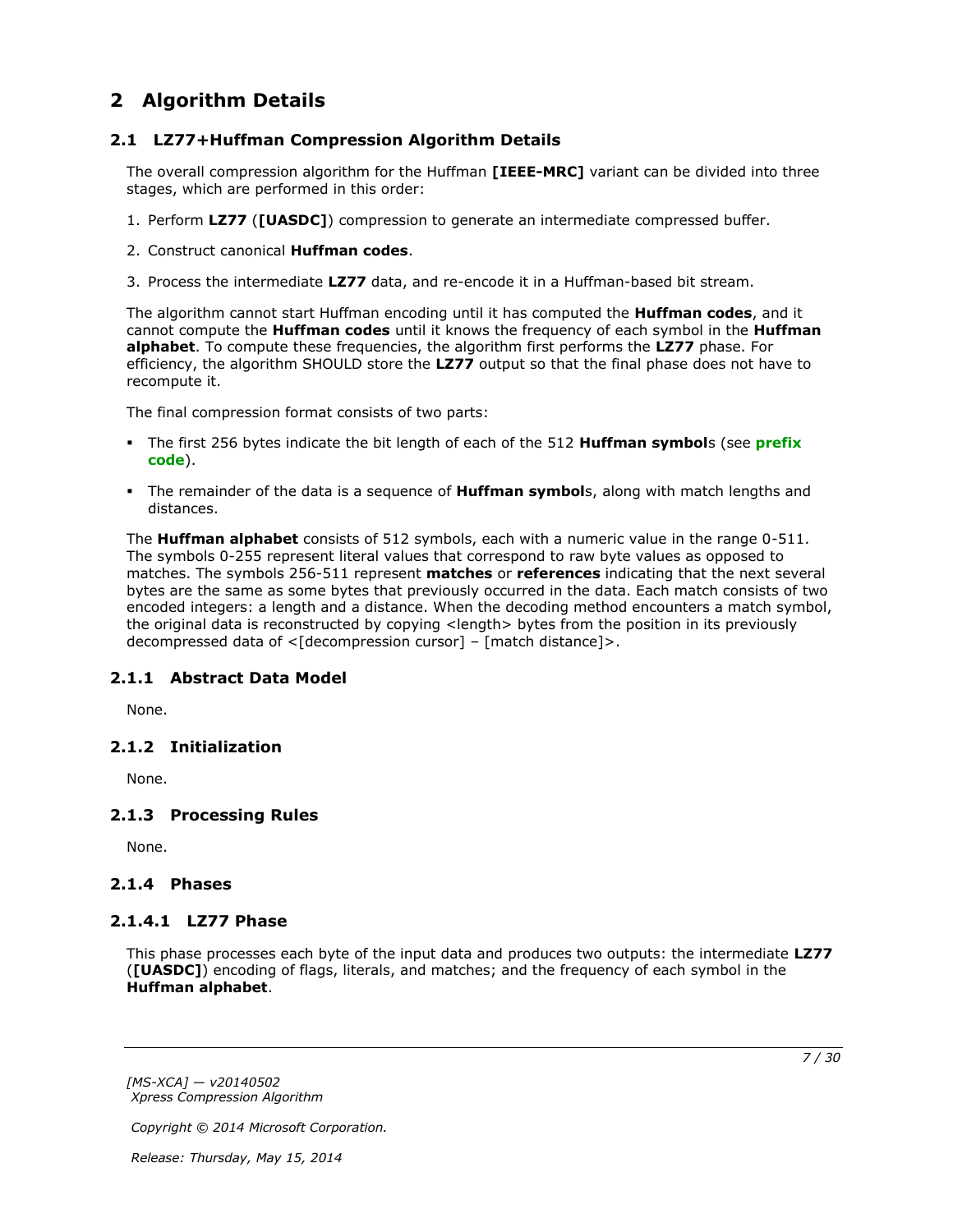The following flowchart shows how the **LZ77** phase works.



#### **Figure 1: LZ77 phase**

The **hash table** is an array of pointers to previous positions in the input buffer. It is used to find matches, as follows:

```
HashValue = HashThreeBytes(InputBuffer[CurrentPosition],
                            InputBuffer[CurrentPosition+1],
                           InputBuffer[CurrentPosition+2]);
PotentialMatch = HashTable[HashValue];
HashTable[HashValue] = CurrentPosition;
```
*[MS-XCA] — v20140502 Xpress Compression Algorithm* 

*Copyright © 2014 Microsoft Corporation.*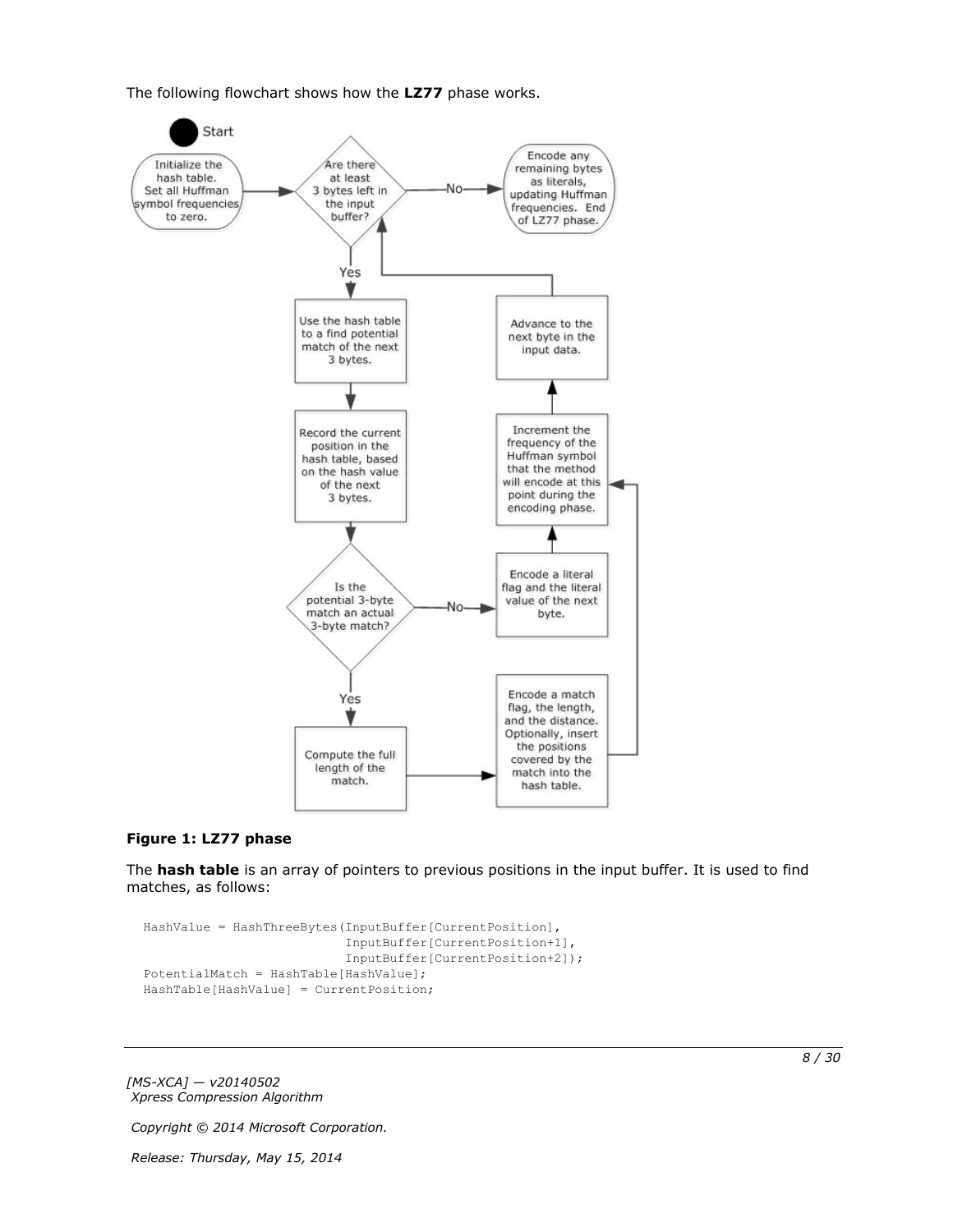The **HashThreeBytes** function SHOULD be quick to compute and provide a small number of collisions.

If the additional CPU cost is justified, the algorithm SHOULD be extended to search for longer matches than those provided by the basic **hash table**. This can be achieved with more **hash table**s, **tree**s, or a **chained hash table**. Finding longer matches generally results in smaller compressed data but requires more time for the compression method to execute.

The intermediate compression format that is produced in this phase SHOULD be designed for quick encoding and decoding, and it SHOULD be small enough to guarantee its fit in a temporary buffer that is only slightly larger than the input buffer. The algorithm will be more efficient if it is not necessary to check whether the temporary buffer has sufficient space.

The intermediate compression format SHOULD use bitmasks grouped in 32-bit values to represent the literal or match flags. Also, literal values SHOULD be stored as simple bytes in the intermediate stream. Matches SHOULD be encoded in sizes that are guaranteed to be less than or equal to their lengths.

For example, a 3-byte match could use 1 byte for its length and 2 bytes for its distance. Much longer matches SHOULD be encoded with a 2-byte distance and a special length value (such as 0xFF) indicating that the full length is encoded in the next 2 or 4 bytes.

During the **LZ77** phase, the algorithm SHOULD count the frequencies of the **Huffman symbol**s it will later encode. The **Huffman symbol** for each literal or match is computed in the following way.

- For literals, the Huffman symbol index is the value of the literal (ranging from 0 to 255, inclusive).
- For matches, the **Huffman symbol** is computed from the length and distance by using the following code, in which GetHighBit(Distance) is defined as the bit index of the highest set bit in the binary representation of the distance.

```
If (Length – 3) < 15
   HuffmanSymbol = 256 + (Length - 3) + (16 * GetHighBit(Distance))Else
    HuffmanSymbol = 256 + 15 + (16 * \text{ GetHighBit (Distance)})
```
Note that this definition assumes that *Distance* is greater than 0, and this is a valid assumption in this context.

| <b>Distance</b> | <b>Binary representation</b> | <b>GetHighBit(Distance)</b> |
|-----------------|------------------------------|-----------------------------|
|                 | 0001                         | 0                           |
|                 | 0010                         |                             |
|                 | 0101                         | 2                           |
|                 | 0111                         | 2                           |

The following table provides examples of **GetHighBit** calculations.

The **GetHighBit** function SHOULD be efficiently computed with a precomputed 256-byte table.

```
If Distance < 256
    DistanceHighBit = PrecomputedHighBitTable[Distance]
```
*[MS-XCA] — v20140502 Xpress Compression Algorithm* 

*Copyright © 2014 Microsoft Corporation.*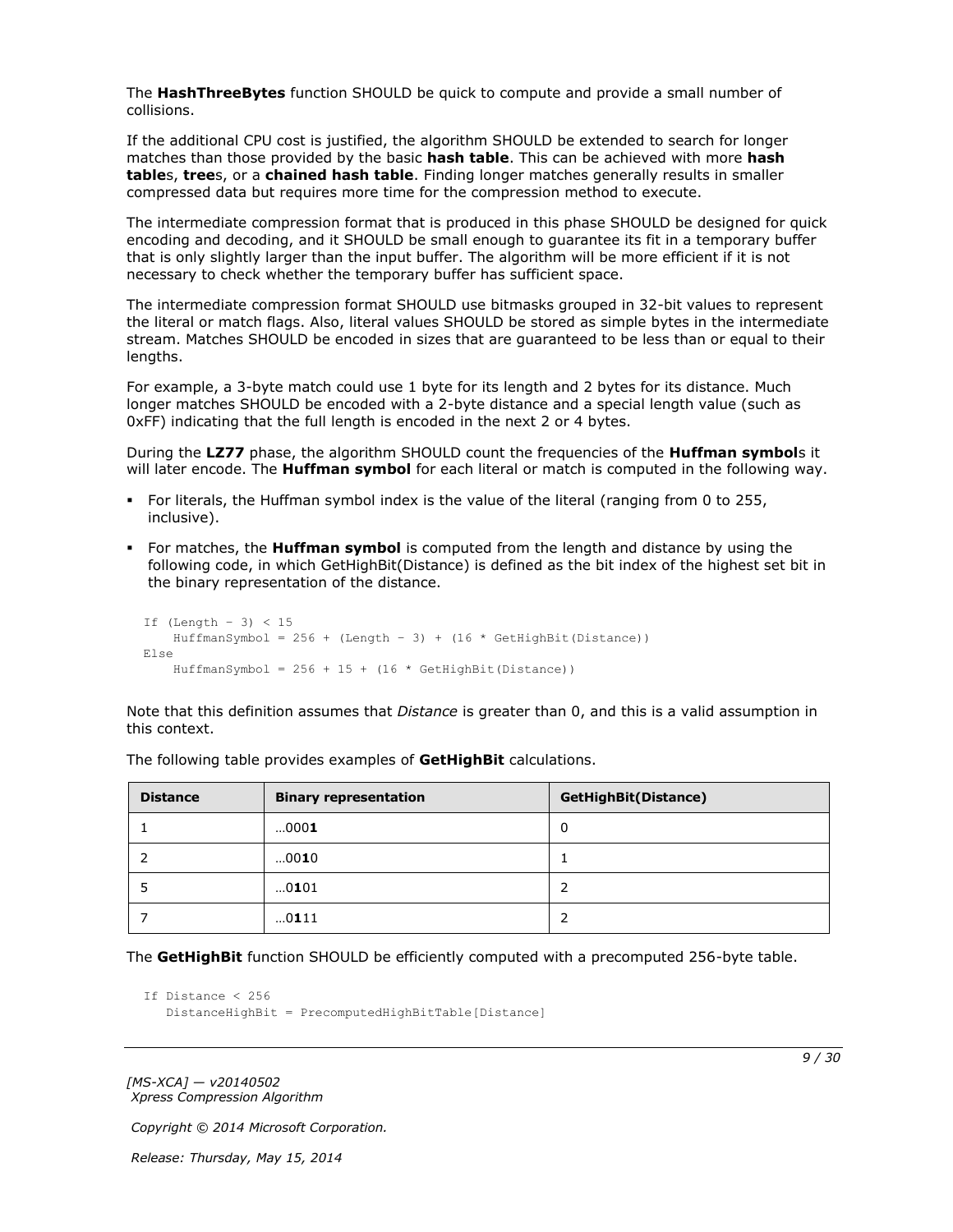```
Else (assuming Distance (1 \le 16))
    DistanceHighBit = 8 + PrecomputedHighBitTable[Distance >> 8]
```
## <span id="page-9-0"></span>**2.1.4.2 Huffman Code Construction Phase**

This phase computes canonical **[Huffman codes](#page-4-6)** from the symbol counts generated by the LZ77 [\(\[UASDC\]\)](http://go.microsoft.com/fwlink/?LinkId=90549) phase. For each of the 512 symbols in the **[Huffman alphabet](#page-4-7)**, this phase computes the bit sequence that is used to encode the symbol. These codes are reconstructed by the decompression algorithm from the bit length of each symbol. The codes are canonical because they depend only on the bit length of the symbol, not the precise symbol count. This encoding saves space because bit lengths require fewer bits to store (4 bits per symbol) than exact counts (16 bits per symbol).

An additional requirement of this phase comes from the way the bit lengths are stored in the compressed data: each bit length is stored in 4 bits, so no bit length can be longer than 15 (a **length** of zero means that the symbol does not occur).

The following flowchart illustrates the length-limited canonical **[Huffman code](#page-4-8)** construction method.

*[MS-XCA] — v20140502 Xpress Compression Algorithm* 

*Copyright © 2014 Microsoft Corporation.*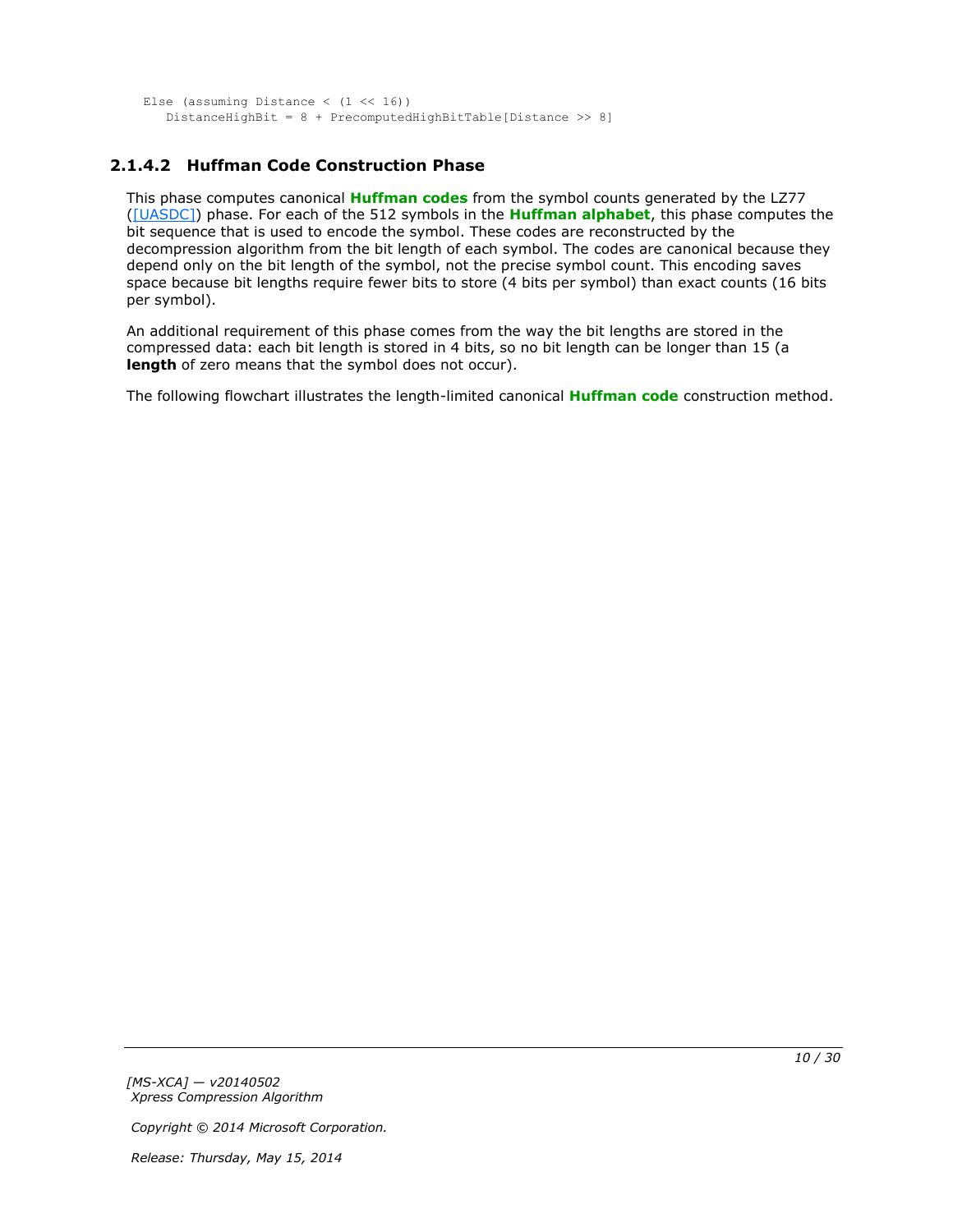

<span id="page-10-1"></span>

## <span id="page-10-0"></span>**2.1.4.3 Final Encoding Phase**

In the final encoding phase, the algorithm processes the intermediate encoding of literals and matches generated by the LZ77 [\(\[UASDC\]\)](http://go.microsoft.com/fwlink/?LinkId=90549) phase. It re-encodes each literal and match using the canonical Huffman codes, but first it encodes the **[Huffman symbol](#page-4-9)** bit lengths.

*[MS-XCA] — v20140502 Xpress Compression Algorithm* 

*Copyright © 2014 Microsoft Corporation.*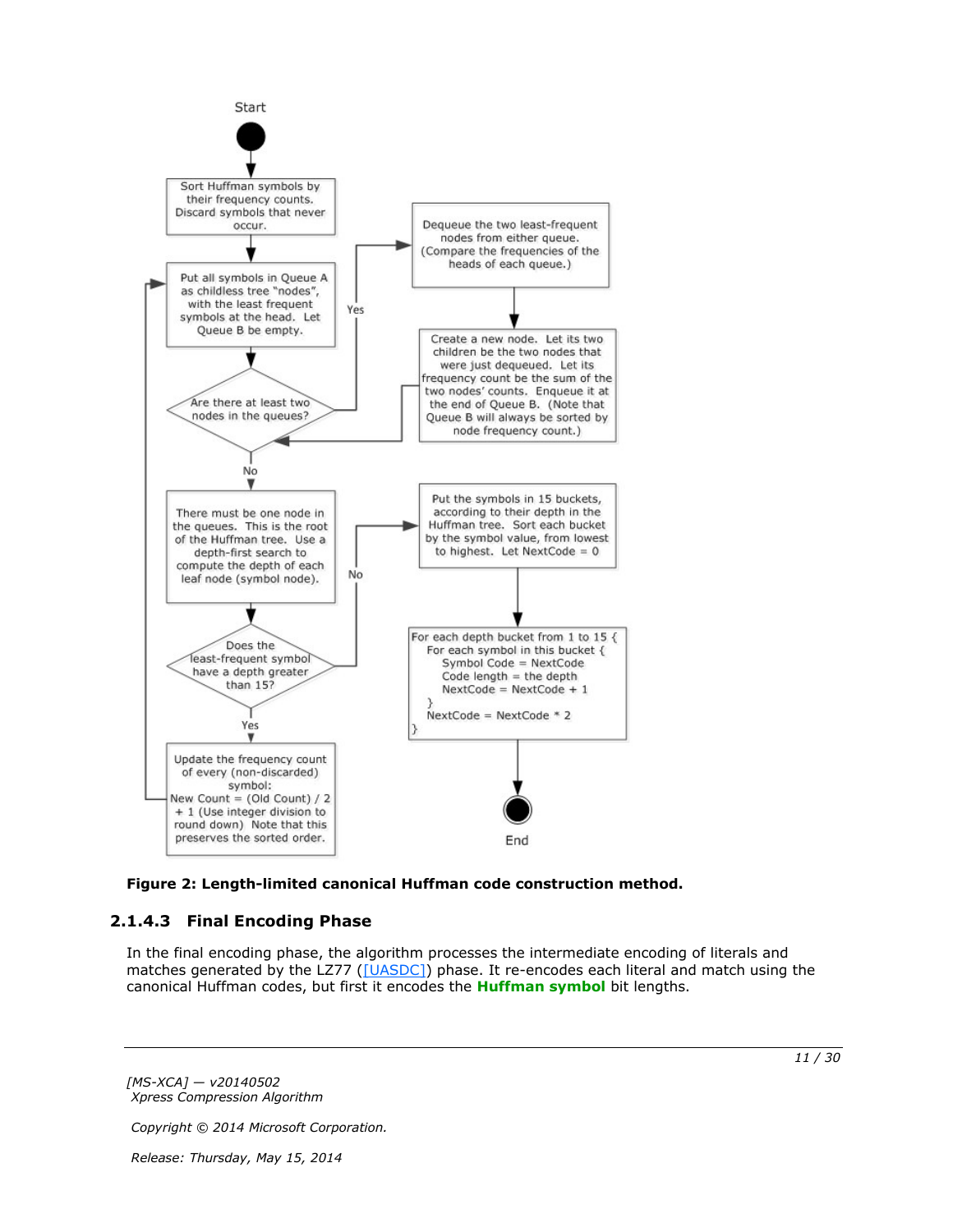Each symbol bit length is encoded with 4 bits. Bit lengths for even-valued symbols are stored in the lower 4 bits of the bytes, whereas bit lengths for odd-valued symbols are stored in the higher 4 bits.

For example, if the bit lengths of symbols 0, 1, 2, and 3 were 5, 6, 7, and 8, respectively, the first 2 bytes of the output buffer would be  $0 \times 65$   $0 \times 87$ . The Huffman [\[IEEE-MRC\]](http://go.microsoft.com/fwlink/?LinkId=227659) construction process guarantees that each bit length fits in 4 bits. Symbols that are never used, and therefore have no Huffman code, have the special value of zero.

Because there are 512 Huffman symbols, and the format stores two lengths per byte, this part of the output data will always be exactly 256 bytes.

Following the 256-byte table, the format encodes the sequence of literals and matches. Literals are distinguished from matches by the value of the Huffman symbol: symbol values less than 256 are literals, whereas symbols greater than 255 are matches. Most matches require more bits to fully encode the distance and the length.

As explained in section  $2.1.4.1$ , the match symbol value encodes the length of the match (up to 17) and the bit index of the highest set bit in the distance. If this bit index is, for example, 3, the decompression function can determine that the distance is at least 1000 (1000 binary, or 8 decimal) and at most 1111 (1111 binary, or 15 decimal). It can also compute that 3 more bits of information are required to determine the exact distance. Therefore, the encoder encodes the lower 3 bits of the distance directly in the output bit stream (which is also used to encode the variable-length Huffman codes). In general, the encoder explicitly encodes the lower <GetHighBit (Distance) > bits immediately following the match's Huffman symbol.

The encoder is required to process match lengths longer than 17. If the length is less than 18, the decoder can determine it directly from the match symbol by taking the lower 4 bits and adding 3. A lower-four-bits value of 15 is a special case that means the length is at least 18, and the full length is encoded with more bits. Unlike the extra-distance bits, the extra-length bits are not encoded seamlessly in the **Huffman** bit stream. Longer lengths are encoded with an extra byte in the output, and if that is not enough, an additional 2 bytes. The location of these extra bytes is such that, if the decompression function reads the **Huffman** bit stream in 2-byte chunks, these extra bytes are the next bytes that the decompression function will read.

Some implementations of the decompression algorithm expect an extra symbol to mark the end of the data. For example, certain implementations fail during decompression if the Huffman symbol 256 is not found after the actual data. For this reason, the encoding algorithm appends this symbol and increments the count of symbol 256 before the Huffman codes are constructed.

Note that match distances cannot be larger than 65,535, and match lengths cannot be longer than 65,538. The LZ77 phase is implemented to ensure that match lengths and distances do not exceed these values.

The following pseudocode demonstrates the encoding method.

```
Write the 256-byte table of symbol bit lengths
While there are more literals or matches to encode
      If the next thing is a literal
        WriteBits(SymbolLength[LiteralValue], SymbolCode[LiteralValue])
   Else // the next thing is a match
        Extract the length and distance of the match
       MatchSymbolValue = 256 + min(Length - 3, 15) + (16 * GetHighBit(Distance)) WriteBits(SymbolLength[MatchSymbolValue], SymbolCode[MatchSymbolValue])
        If (Length - 3) \geq 15
           WriteByte(min(Length - 3 - 15, 255))
           If (Length - 3 - 15) >= 255
```
*[MS-XCA] — v20140502 Xpress Compression Algorithm* 

*Copyright © 2014 Microsoft Corporation.*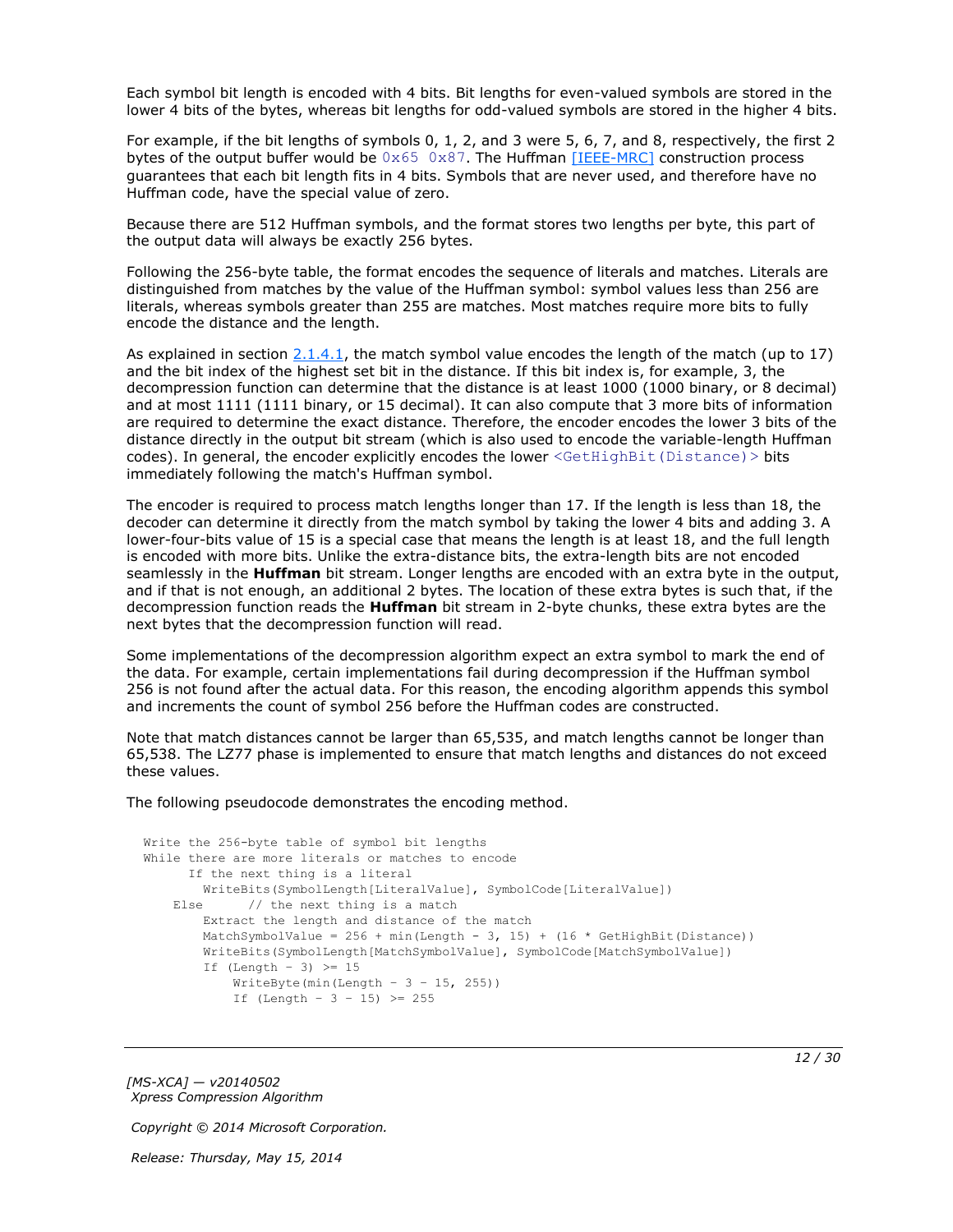```
 WriteTwoBytes(Length – 3)
         WriteBits(GetHighBit(Distance), Distance – (1 << GetHighBit(Distance)))
WriteBits(SymbolLength[256], SymbolCode[256])
FlushBits()
```
The **WriteBits**, **WriteByte**, **WriteTwoBytes**, and **FlushBits** functions implicitly use five variables, which are initialized as follows:

```
FreeBits = 16
NextWord = 0OutputPosition1 = OutputBufferPointer + 256
OutputPosition2 = OutputBufferPointer + 258 
OutputPosition = OutputBufferPointer + 260
```
The following pseudocode shows the implementation of the functions. Note that a complete implementation must also include bounds checks to ensure that nothing is written beyond the output buffer.

```
WriteBits (NumberOfBitsToWrite, BitsToWrite)
     If FreeBits >= NumberOfBitsToWrite
         FreeBits = FreeBits – NumberOfBitsToWrite
         NextWord = (NextWord << NumberOfBitsToWrite) + BitsToWrite
     Else
         NextWord = (NextWord << FreeBits)
         NextWord = NextWord + (BitsToWrite >> (NumberOfBitsToWrite – FreeBits))
         FreeBits = FreeBits – NumberOfBitsToWrite
         Write (NextWord & 0xFF) to OutputPosition1
         Write (NextWord >> 8) to OutputPosition1 + 1
         OutputPosition1 = OutputPosition2
         OutputPosition2 = OutputPosition
         Advance OutputPosition by 2 bytes
         FreeBits = FreeBits + 16
         NextWord = BitsToWrite
End
WriteByte (ByteToWrite)
     Write ByteToWrite to OutputPosition
     Advance OutputPosition by 1 byte
End
WriteTwoBytes (BytesToWrite)
     Write (BytesToWrite & 0xFF) to OutputPosition
     Write (BytesToWrite >> 8) to OutputPosition + 1
     Advance OutputPosition by 2 bytes
End
FlushBits ()
    NextWord <<= FreeBits
     Write (NextWord & 0xFF) to OutputPosition1
     Write (NextWord >> 8) to OutputPosition1 + 1
        Write a 16-bit value of zero to OutputPosition2
     The final compressed size is the value of OutputPosition
End
```
*[MS-XCA] — v20140502 Xpress Compression Algorithm* 

*Copyright © 2014 Microsoft Corporation.*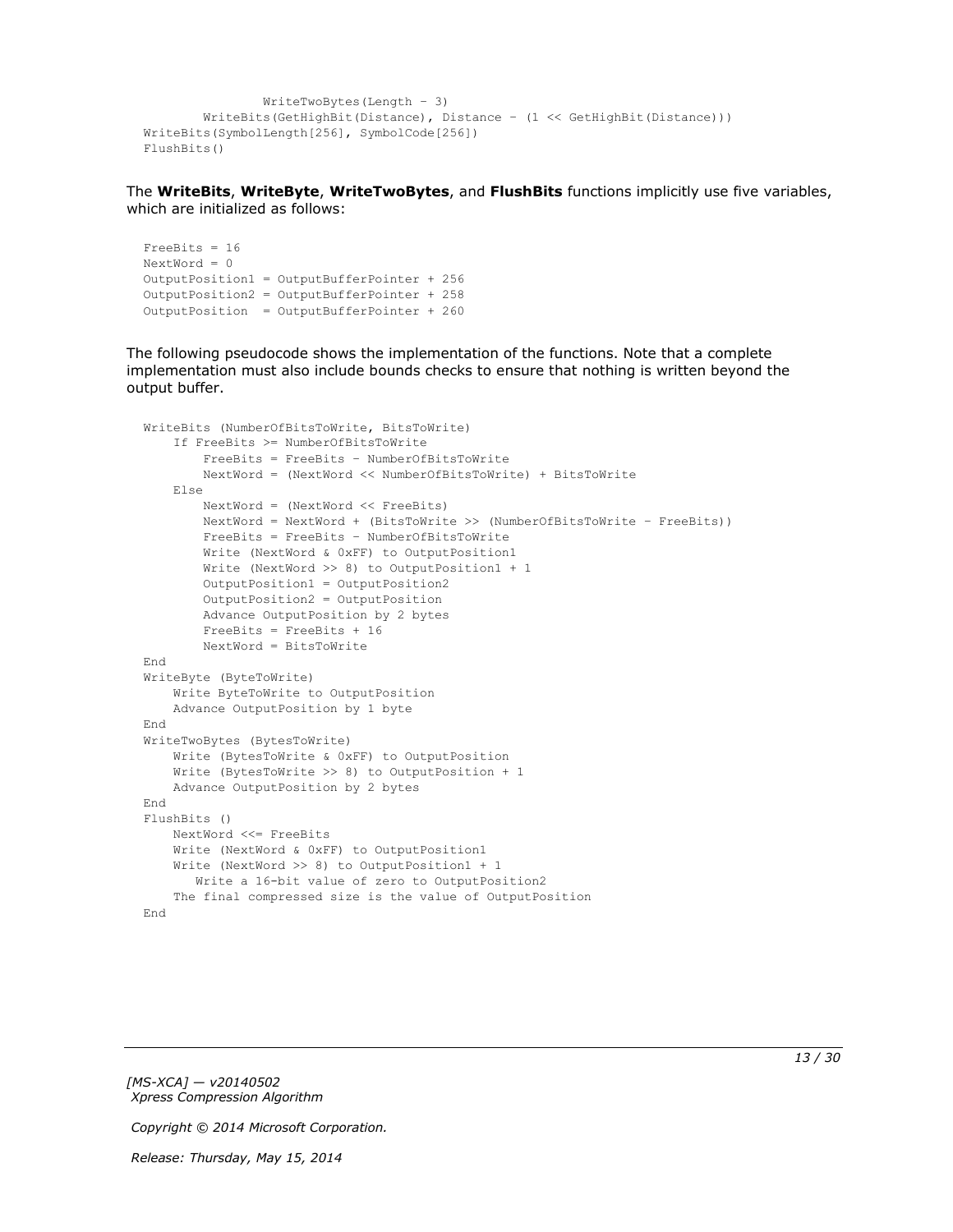## <span id="page-13-0"></span>**2.2 LZ77+Huffman Decompression Algorithm Details**

### <span id="page-13-1"></span>**2.2.1 Abstract Data Model**

<span id="page-13-6"></span><span id="page-13-5"></span>None.

### <span id="page-13-2"></span>**2.2.2 Initialization**

<span id="page-13-8"></span>None.

### <span id="page-13-3"></span>**2.2.3 Processing Rules**

<span id="page-13-7"></span>None.

### <span id="page-13-4"></span>**2.2.4 Processing**

The decompression algorithm uses the 256-byte Huffman table to reconstruct the canonical Huffman [\[IEEE-MRC\]](http://go.microsoft.com/fwlink/?LinkId=227659) representations of each symbol. Next, the Huffman stream of LZ77 [\(\[UASDC\]\)](http://go.microsoft.com/fwlink/?LinkId=90549) literals and matches is decoded to reproduce the original data.

The following method can be used to construct a decoding table. The decoding table will have  $2^{\wedge}15$ entries because 15 is the maximum bit length permitted by the Xpress Compression Algorithm for a Huffman code. If a symbol has a bit length of X, it has  $2^{\wedge}(15 - X)$  entries in the table that point to its value. The order of symbols in the table is sorted by bit length (from low to high), and then by symbol value (from low to high). These requirements represent the agreement of canonicalness with the compression end of the algorithm. The following pseudocode shows the table construction method:

```
CurrentTableEntry = 0
For BitLength = 1 to 15
   For Symbol = 0 to 511
         If the encoded bit length of Symbol equals BitLength
            EntryCount = (1 \le (15 - \text{BitLength})) Repeat EntryCount times
                 If CurrentTableEntry >= 2^15
                     The compressed data is not valid. Return with error.
                 DecodingTable[CurrentTableEntry] = Symbol
                 CurrentTableEntry = CurrentTableEntry + 1
If CurrentTableEntry does not equal 2^15
     The compressed data is not valid. Return with error.
```
A valid implementation MUST use a method that provides results equivalent to those of the preceding table-based method to construct a data structure for decoding canonical Huffman codes. An implementation MAY use this simple table-based method, but SHOULD use a faster method.

The compression stream is designed to be read in (mostly) 16-bit chunks, with a 32-bit register maintaining at least the next 16 bits of input. This strategy allows the code to seamlessly handle the bytes for long match lengths, which would otherwise be awkward. The following pseudocode demonstrates this method.

```
Build the decoding table
CurrentPosition = 256 // start at the end of the Huffman table
NextBits = Read16Bits(InputBuffer + CurrentPosition)
CurrentPosition += 2
NextBits <<= 16
```
*[MS-XCA] — v20140502 Xpress Compression Algorithm* 

*Copyright © 2014 Microsoft Corporation.*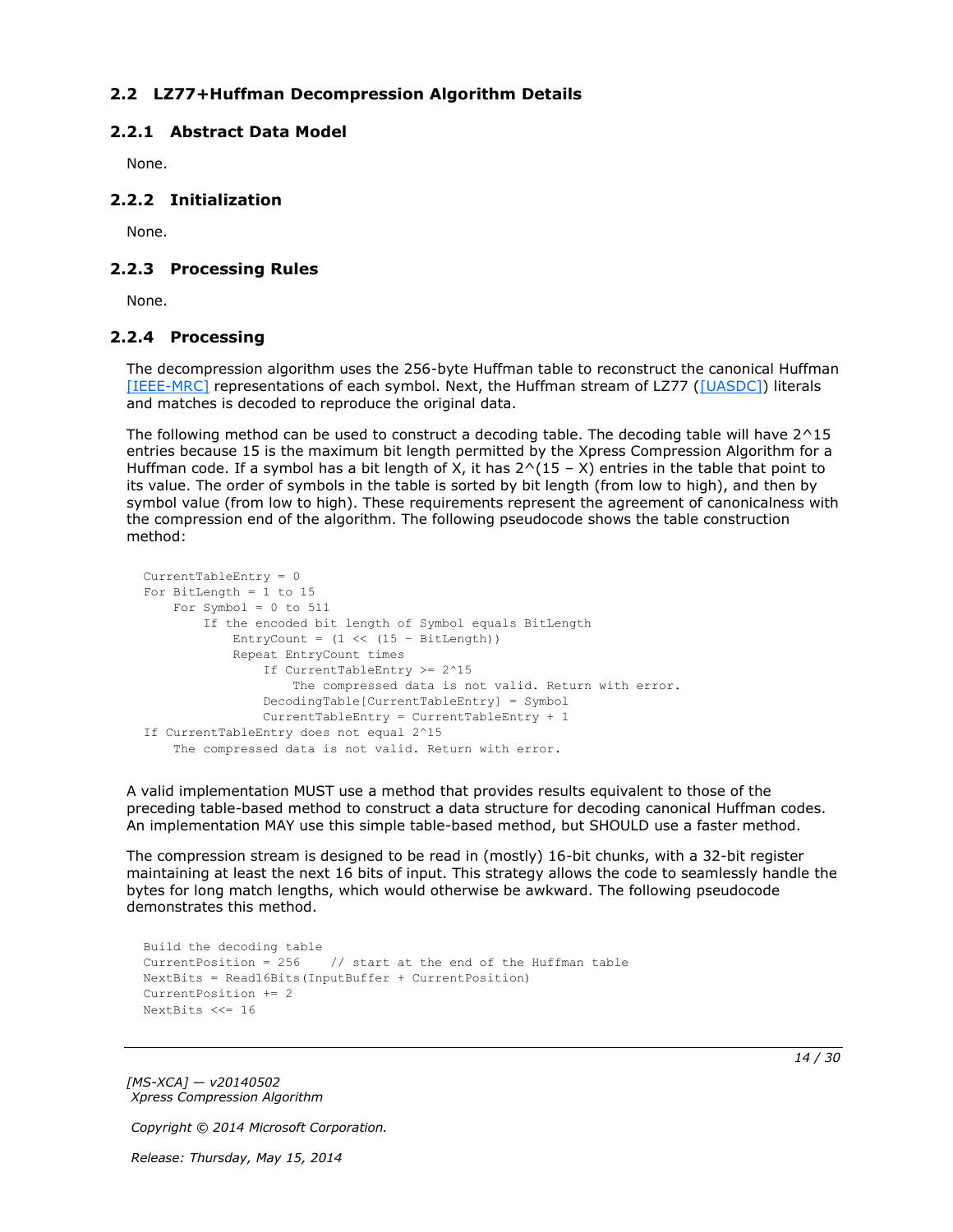```
NextBits |= Read16Bits(InputBuffer + CurrentPosition)
CurrentPosition += 2
ExtraBits = 16
Loop until a terminating condition
    Next15Bits = NextBits >> (32 - 15) HuffmanSymbol = DecodingTable[Next15Bits]
     HuffmanSymbolBitLength = the bit length of HuffmanSymbol, from the table in
                              the input buffer
     NextBits <<= HuffmanSymbolBitLength
     ExtraBits -= HuffmanSymbolBitLength
     If ExtraBits < 0
         NextBits |= Read16Bits(InputBuffer + CurrentPosition) << (-ExtraBits)
         ExtraBits += 16
         CurrentPosition += 2
     If HuffmanSymbol < 256
         Output the byte value HuffmanSymbol to the output stream.
     Else If HuffmanSymbol == 256 and
             the entire input buffer has been read and
             the expected decompressed size has been written to the output buffer
         Decompression is complete. Return with success.
     Else
         HuffmanSymbol = HuffmanSymbol - 256
         MatchLength = HuffmanSymbol mod 16
         MatchOffsetBitLength = HuffmanSymbol / 16
         If MatchLength == 15
             MatchLength = ReadByte(InputBuffer + CurrentPosition)
             CurrentPosition += 1
             If MatchLength == 255
                 MatchLength = Read16Bits(InputBuffer + CurrentPosition)
                 CurrentPosition += 2
                 If MatchLength < 15
                     The compressed data is invalid. Return error.
                 MatchLength = MatchLength - 15
             MatchLength = MatchLength + 15
         MatchLength = MatchLength + 3
         MatchOffset = NextBits >> (32 – MatchOffsetBitLength)
         MatchOffset += (1 << MatchOffsetBitLength)
         NextBits <<= MatchOffsetBitLength
         ExtraBits -= MatchOffsetBitLength
         If ExtraBits < 0
           Read the next 2 bytes the same as the preceding (ExtraBits < 0) case
        For i = 0 to MatchLength - 1
             Output OutputBuffer[CurrentOutputPosition – MatchOffset + i]
```
An implementation MUST also generate an error indicating that the compressed data is not valid in the event of an improper memory access outside the buffer.

Note that the match-copying loop copies 1 byte at a time and cannot use the standard library functions **memcpy** or **memove**. A sequence of bytes such as aaaaaa can be encoded like this: [literal: "a"] [match: offset=1, length=5]. In other words, the match length can be greater than the match offset, and this necessitates the 1-byte-at-a-time copying strategy.

### <span id="page-14-0"></span>**2.3 Plain LZ77 Compression Algorithm Details**

#### <span id="page-14-1"></span>**2.3.1 Abstract Data Model**

<span id="page-14-3"></span><span id="page-14-2"></span>None.

*[MS-XCA] — v20140502 Xpress Compression Algorithm* 

*Copyright © 2014 Microsoft Corporation.*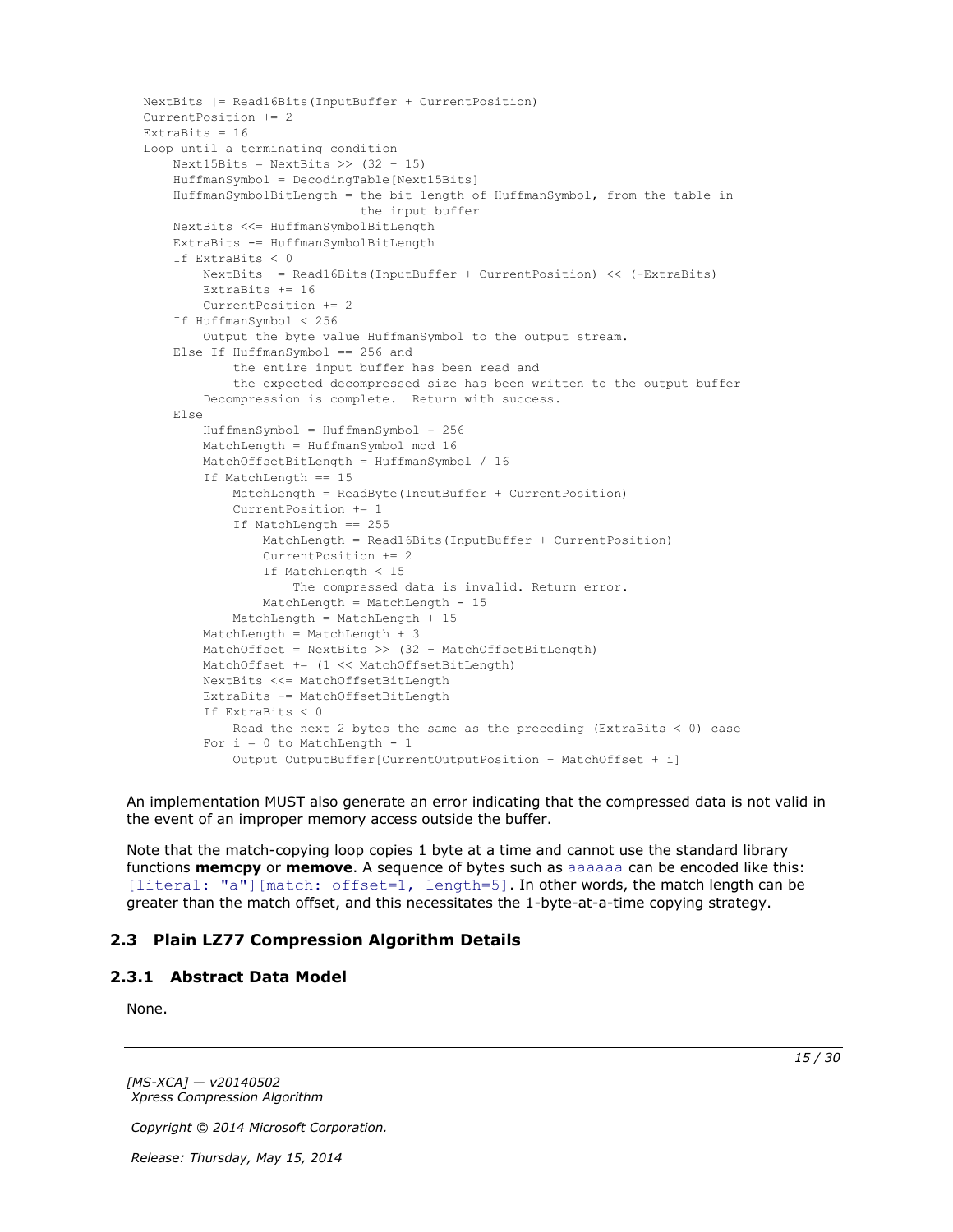### <span id="page-15-0"></span>**2.3.2 Initialization**

<span id="page-15-5"></span><span id="page-15-3"></span>None.

### <span id="page-15-1"></span>**2.3.3 Processing Rules**

<span id="page-15-4"></span>None.

### <span id="page-15-2"></span>**2.3.4 Processing**

The fastest variant of the Xpress Compression Algorithm avoids the cost of the Huffma[n\[IEEE-MRC\]](http://go.microsoft.com/fwlink/?LinkId=227659) pass by encoding the LZ77 [\[UASDC\]](http://go.microsoft.com/fwlink/?LinkId=90549) literals and matches in a simple way. The encoding process is similar to the method described in section  $2.1.4.1$ , with the key difference that the largest match offset it can encode is 8192 instead of the 65535 limit of the Huffman format. The literal or match flags are encoded in 32-bit chunks. Literals are encoded with a simple byte value. Matches are encoded with a 16-bit value, where the high 13 bits represent the offset and the low 3 bits represent the length. Long lengths are encoded with an additional 4 bits, then 8 bits, and then 16 bits. The following pseudocode provides an outline of the encoding method.

```
Flags = 0 // this is a 32-bit integer value
FlacCount = 0FlagOutputPosition = 0
OutputPosition = 4
InputPosition = 0
LastLengthHalfByte = 0
While InputPosition has not reached the end of the input buffer
     Try to find a match with a length of at least 3 (see section 2.1.4.1)
    The match must be within the last 8,192 bytes (MatchOffset \leq 2^13)
     If no match was found or InputPosition + 2 is beyond the input buffer
         Copy 1 byte from InputPosition to OutputPosition. Advance both.
         Flags <<= 1
         FlagCount = FlagCount + 1
         If FlagCount == 32
             Write the 32-bit value Flags to FlagOutputPosition
            FlagCount = 0 FlagOutputPosition = OutputPosition
             OutputPosition += 4
     Else // a valid match was found
         Let MatchLength and MatchOffset describe the match
         MatchLength = MatchLength – 3
         MatchOffset = MatchOffset – 1
        MatchOffset <<= 3
         MatchOffset |= min(MatchLength, 7)
         Write the 16-bit value MatchOffset to OutputPosition
         OutputPosition += 2
         If MatchLength >= 7
            MatchLength -= 7
             If LastLengthHalfByte == 0
                 LastLengthHalfByte = OutputPosition
                 Write the byte value min(MatchLength, 15) to OutputPosition
                 OutputPosition += 1
             Else
                OutputBuffer[LastLengthHalfByte] |= min(15, MatchLength) << 4
                 LastLengthHalfByte = 0
             If MatchLength >= 15
                MatchLength -= 15
                 Write the byte value min(MatchLength, 255) to OutputPosition
```
*[MS-XCA] — v20140502 Xpress Compression Algorithm* 

*Copyright © 2014 Microsoft Corporation.*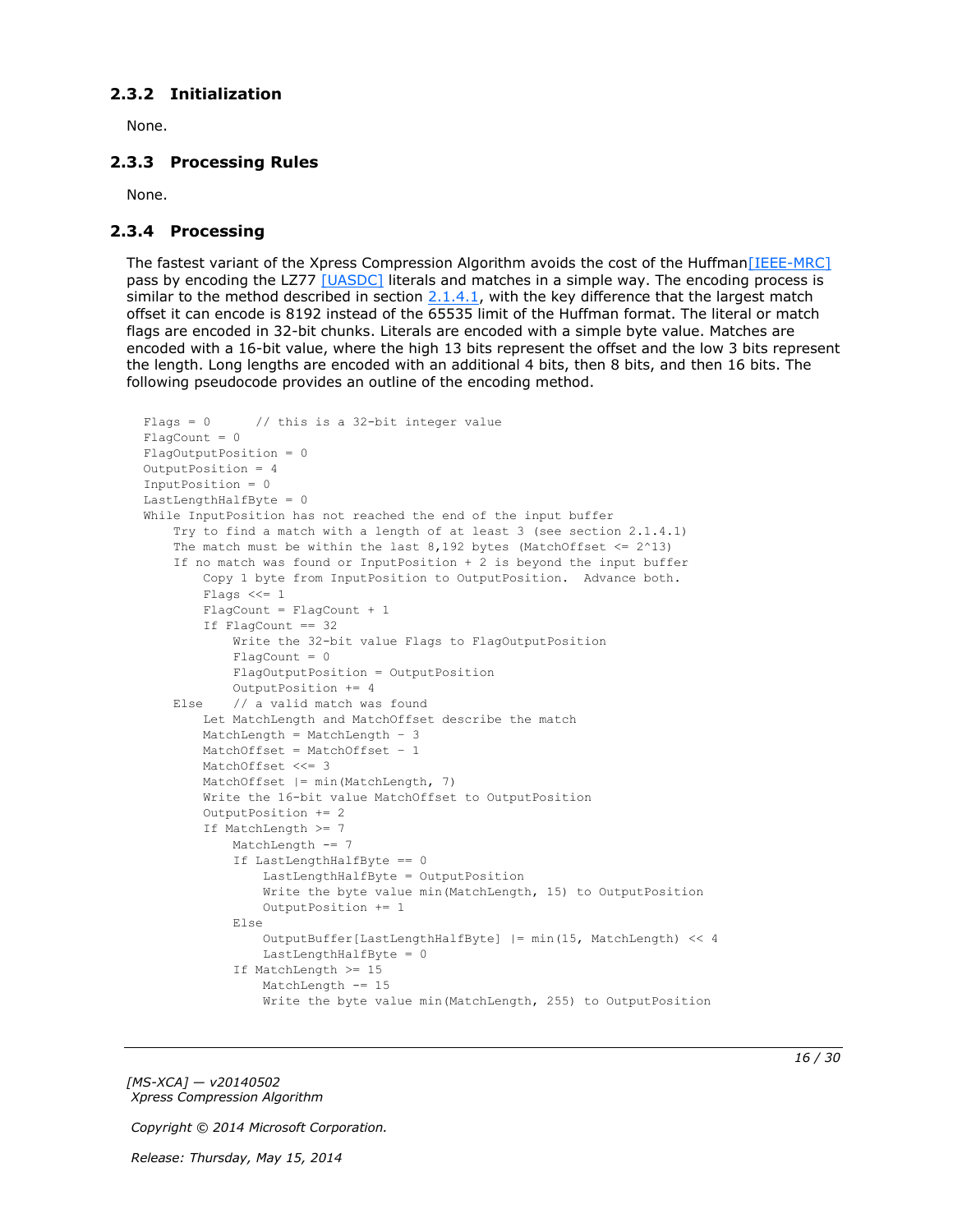```
 OutputPosition += 1
                  If MatchLength >= 255
                      MatchLength += 15 + 7
                     Write the 2-byte value MatchLength to OutputPosition
                     OutputPosition += 2
        Flags = (Flags << 1) | 1
         FlagCount = FlagCount + 1
         If FlagCount == 32
             Write the 32-bit value Flags to FlagOutputPosition
            Fla<sub>q</sub>Count = 0 FlagOutputPosition = OutputPosition
             OutputPosition += 4
         Advance InputPosition to the first byte that was not in the match
Endwhile
Flags << = (32 - FlaqCount)Flags |= (1 \lt\lt (32 - \text{FlagCount})) - 1Write the 32-bit value Flags to FlagOutputPosition
The final compressed size is the value of OutputPosition
```
### <span id="page-16-0"></span>**2.4 Plain LZ77 Decompression Algorithm Details**

### <span id="page-16-1"></span>**2.4.1 Abstract Data Model**

<span id="page-16-7"></span><span id="page-16-6"></span><span id="page-16-5"></span>None.

### <span id="page-16-2"></span>**2.4.2 Initialization**

<span id="page-16-9"></span>None.

### <span id="page-16-3"></span>**2.4.3 Processing Rules**

<span id="page-16-8"></span>None.

### <span id="page-16-4"></span>**2.4.4 Processing**

This section provides the decompression method corresponding to the compression method that is described in section [2.3.](#page-14-2) The basic structure is to decode each flag, which indicates whether the next item is a literal or a match. Literals are copied directly from the input buffer to the output buffer. Matches are decoded into a (length, offset) pair that is used to copy data from earlier in the output buffer. If the code that follows reads or writes outside the provided buffers at any time, an implementation MUST return an error indicating that the compressed buffer is invalid. Note that the match-copying loop copies 1 byte at a time and cannot use the standard library functions **memcpy** or **memmove**. A sequence of bytes such as aaaaaa can be encoded as follows:

```
[literal: "a"][match: offset=1, length=5]
```
The **match length** can be greater than the **match offset**, and this necessitates the 1-byte-at-atime copying strategy shown in the following pseudocode.

```
BufferedFlags = 0
BufferedFlagCount = 0
InputPosition = 0
OutputPosition = 0
```
*[MS-XCA] — v20140502 Xpress Compression Algorithm* 

*Copyright © 2014 Microsoft Corporation.*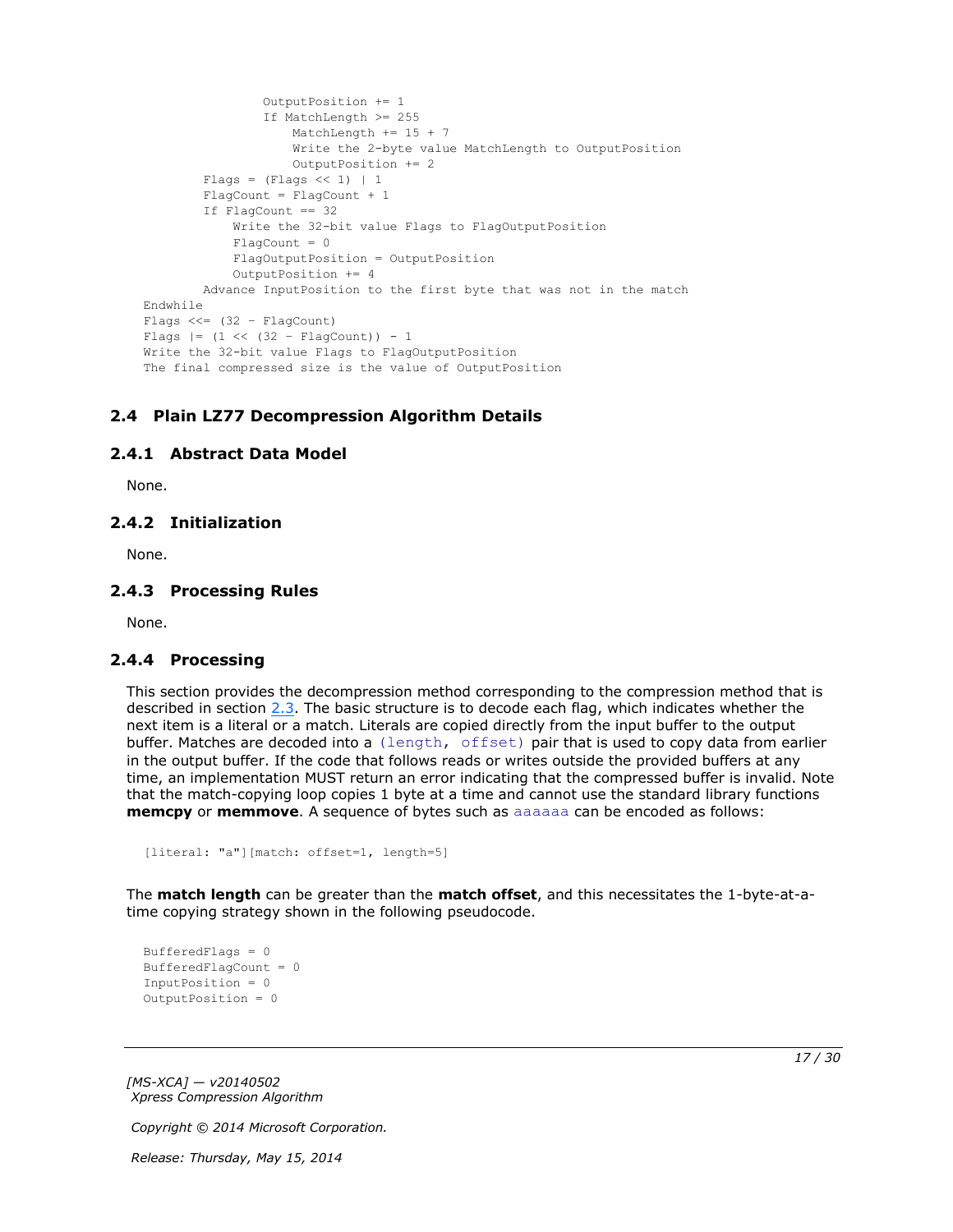```
LastLengthHalfByte = 0
Loop until break instruction or error
     If BufferedFlagCount == 0
        BufferedFlags = read 4 bytes at InputPosition
         InputPosition += 4
         BufferedFlagCount = 32
     BufferedFlagCount = BufferedFlagCount – 1
     If (BufferedFlags & (1 << BufferedFlagCount)) == 0
        Copy 1 byte from InputPosition to OutputPosition. Advance both.
     Else
         If InputPosition == InputBufferSize
             Decompression is complete. Return with success.
         MatchBytes = read 2 bytes from InputPosition
         InputPosition += 2
         MatchLength = MatchBytes mod 8
        MatchOffset = (MatchBytes / 8) + 1 If MatchLength == 7
             If LastLengthHalfByte == 0
                 MatchLength = read 1 byte from InputPosition
                MatchLength = MatchLength mod 16
                 LastLengthHalfByte = InputPosition
                InputPosition += 1
             Else
                MatchLength = read 1 byte from LastLengthHalfByte position
                 MatchLength = MatchLength / 16
                 LastLengthHalfByte = 0
             If MatchLength == 15
                 MatchLength = read 1 byte from InputPosition
                 InputPosition += 1
                 If MatchLength == 255
                    MatchLength = read 2 bytes from InputPosition
                    InputPosition += 2
                   If MatchLength < 15 + 7
                       Return error.
                    MatchLength == (15 + 7) MatchLength += 15
            MatchLength += 7
         MatchLength += 3
        For i = 0 to MatchLength - 1
             Copy 1 byte from OutputBuffer[OutputPosition – MatchOffset]
             OutputPosition += 1
```
## <span id="page-17-0"></span>**2.5 LZNT1 Algorithm Details**

<span id="page-17-1"></span>The LZNT1 algorithm employs a grammar common to LZ77 variants, making use of LZ77 [\[UASDC\]](http://go.microsoft.com/fwlink/?LinkId=90549) literals and matches and using the characteristic processing. The LZNT1 algorithm is comparable to the Plain LZ77 variant, which implements the features of LZ77 through a specialized buffer format as specified in section [2.3](#page-14-2) and section [2.4.](#page-16-5) Key differences between the "plain" and LZNT1 variants include the following:

- **LZNT1** uses a less complex process to encode lengths.
- LZNT1 varies the number of bits used to encode length and distance, whereas the sizes of the Plain LZ77-encoded fields are fixed.
- LZNT1 groups flags in bytes; Plain LZ77 groups them in 4-byte DWORDs.

*[MS-XCA] — v20140502 Xpress Compression Algorithm* 

*Copyright © 2014 Microsoft Corporation.*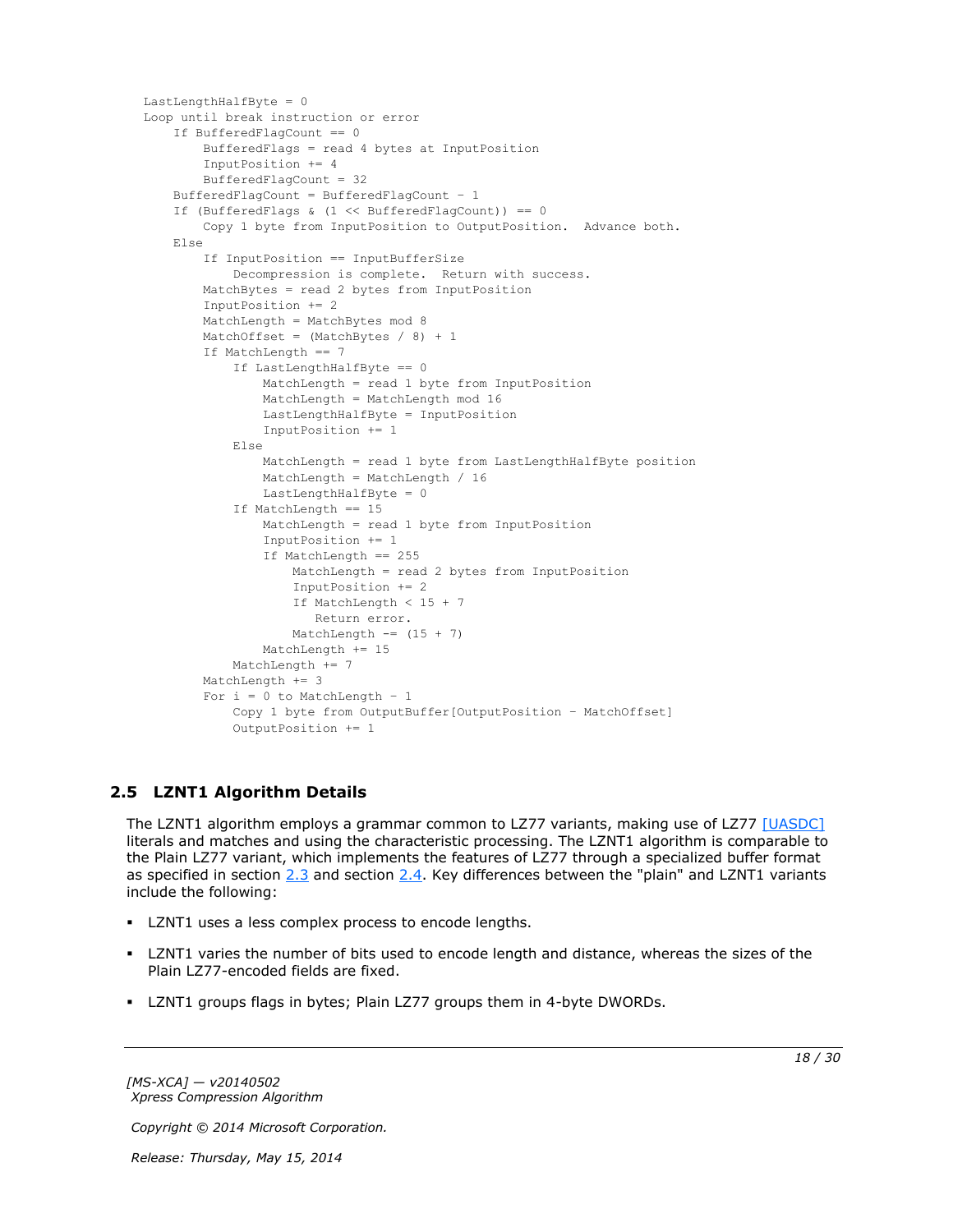<span id="page-18-2"></span>The LZNT1 buffer is structured as a series of chunks that can be independently decompressed.

### <span id="page-18-0"></span>**2.5.1 Abstract Data Model**

This section describes a conceptual model of possible data organization that an implementation maintains to participate in this algorithm. The described organization is provided to facilitate the explanation of how the algorithm behaves. This document does not mandate that implementations adhere to this model as long as their external behavior is consistent with that described in this document.

The following elements are specific to this algorithm.

**Chunks:** Segments of data that are compressed, uncompressed, or that denote the end of the buffer.

**Chunk header:** The header for a compressed or uncompressed chunk of data.

**Flag bytes:** A bit flag whose bits, read from low order to high order, specify the formats of the data elements that follow. For example, bit 0 corresponds to the first data element, bit 1 to the second, and so on. If the bit corresponding to a data element is set, the element is a 2-byte compressed word; otherwise, it is a 1-byte literal value.

**Flag group:** A flag byte followed by zero or more data elements, each of which is a single literal byte or a 2-byte compressed word.

### <span id="page-18-1"></span>**2.5.1.1 Buffer Format**

<span id="page-18-3"></span>The LZNT1 algorithm relies on the use of a specific buffer format in its implementation of LZ77. The compression algorithm produces a buffer format of the following grammatical structure:

```
<Buffer> ::= <Chunk> <Buffer> | <Chunk>
<Chunk> ::= <Compressed_chunk> | 
            <Uncompressed_chunk> |
            End_of_buffer
<Uncompressed_chunk> ::= Chunk_header Uncompressed_data
<Compressed_chunk> ::= Chunk_header <Flag_group>
<Flag_group> ::= <Flag_data> <Flag_group> | <Flag_data>
\langleFlag data> ::=
   Flag byte <Data> <Data> <Data> <Data> <Data> <Data> <Data> <Data> <Data> <Data>
   | Flag_byte <Data> <Data> <Data> <Data> <Data> <Data> <Data>
  | Flag_byte <Data> <Data> <Data> <Data> <Data> <Data>
  | Flag_byte <Data> <Data> <Data> <Data> <Data>
 | Flag_byte <Data> <Data> <Data> <Data>
  | Flag_byte <Data> <Data> <Data> 
  | Flag_byte <Data> <Data>
  | Flag_byte <Data> 
<Data> ::= Literal | Compressed_word
```
A compressed data buffer consists of one or more **chunks**. A chunk is either compressed, uncompressed, or it denotes the end of the buffer. If the chunk is uncompressed, it contains a **chunk header** followed by uncompressed data; if it is compressed, it contains a chunk header followed by a series of one or more pieces of flagged data. Finally, a piece of flagged data consists of a **flag byte** that is followed by no more than 8 individual data elements.

*[MS-XCA] — v20140502 Xpress Compression Algorithm* 

*Copyright © 2014 Microsoft Corporation.*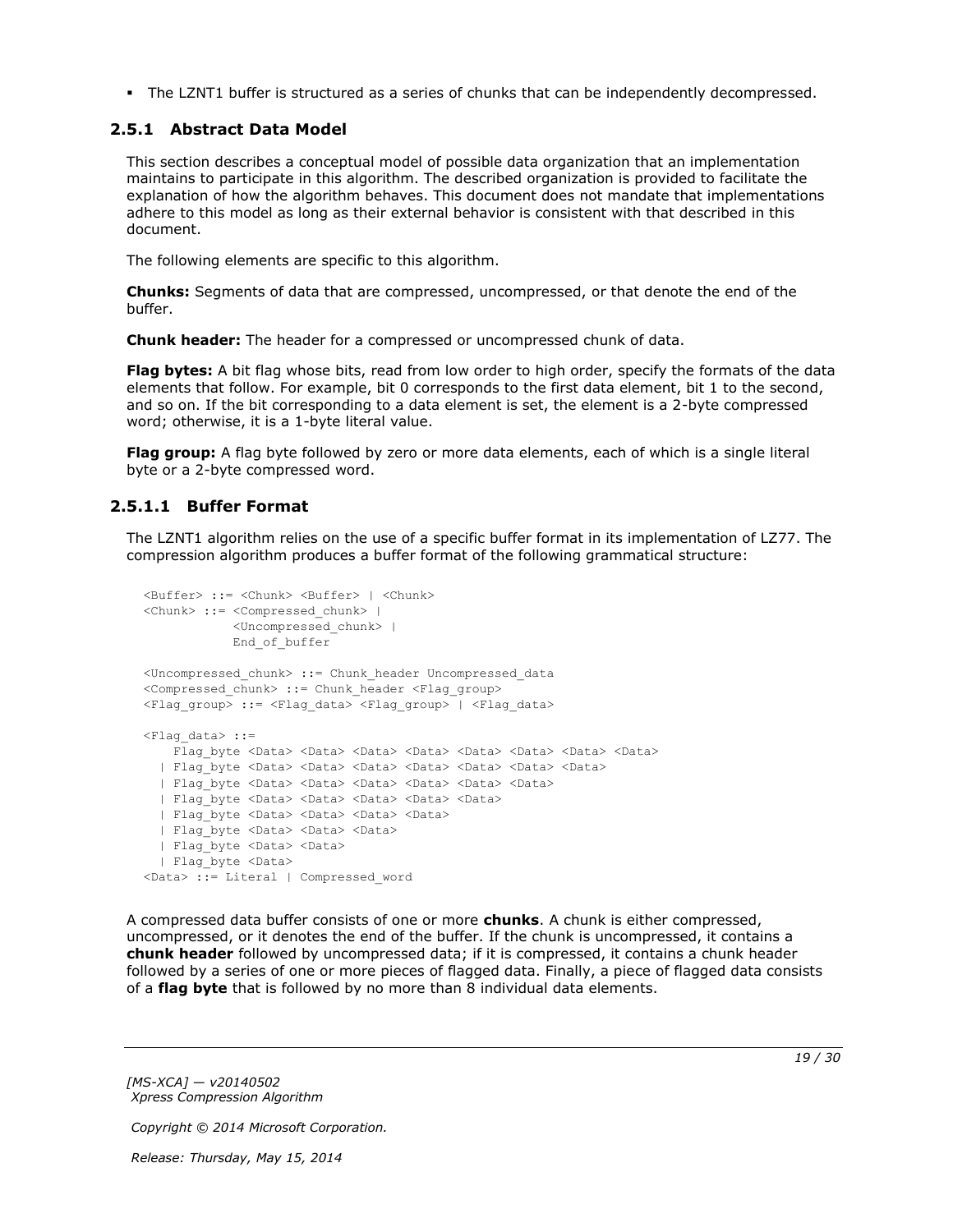The following sections describe the structure of each of these grammatical elements, including constraints on their usage that are not expressed in the raw grammar.

### <span id="page-19-0"></span>**2.5.1.2 Buffers and Chunks**

A compressed buffer consists of a series of one or more compressed output **chunks**. Each chunk begins with a 16-bit header.

If both bytes of the header are 0, the header is an *End\_of\_buffer* terminal that denotes the end of the compressed data stream.

Otherwise, the header MUST be formatted as follows:

- Bit 15 indicates whether the chunk contains compressed data.
- Bits [14:12] contain a signature indicating the format of the subsequent data.
- Bits [11:0] contain the size of the compressed chunk, minus three bytes.

Bit 15 indicates whether the chunk contains compressed data. If this bit is zero, the **chunk header** is followed by uncompressed literal data. If this bit is set, the next byte of the chunk is the beginning of a *Flag\_group* nonterminal that describes some compressed data.

Bits 14 down to 12 contain a signature value. This value MUST always be 3 (unless the header denotes the end of the compressed buffer).

Bits 11 down to 0 contain the size of the compressed chunk minus three bytes. This size otherwise includes the size of any metadata in the chunk, including the chunk header. If the chunk is uncompressed, the total amount of uncompressed data therein can be computed by adding 1 to this value (adding 3 bytes to get the total chunk size, then subtracting 2 bytes to account for the chunk header).

The *End* of buffer character is not required to terminate the compressed buffer. The character is used, however, if space allows. For example, given 20 kilobytes (KB) of uncompressed data and a 10 KB buffer to contain the compressed data, if the size of the compressed data (including metadata) is exactly 10 KB, the capacity of the buffer has been met. In such a case, the *End\_of\_buffer* terminal is not written.

Because the presence of this terminal is not guaranteed, the size of the compressed data MUST be known before data in this format is decompressed.

If an *End\_of\_buffer* terminal is added, the size of the final compressed data is considered not to include the size of the *End\_of\_buffer* terminal.

### <span id="page-19-1"></span>**2.5.1.3 Flag Groups**

If a **chunk** is compressed, its **chunk header** is immediately followed by the first byte of a *Flag\_group* nonterminal.

A **flag group** consists of a **flag byte** followed by zero or more data elements. Each data element is either a single literal byte or a two-byte compressed word. The individual bits of a **flag byte**, taken from low-order bits to high-order bits, specify the formats of the subsequent data elements (such that bit 0 corresponds to the first data element, bit 1 to the second, and so on). If the bit corresponding to a data element is set, the element is a two-byte compressed word; otherwise, it is a one-byte literal.

*[MS-XCA] — v20140502 Xpress Compression Algorithm* 

*Copyright © 2014 Microsoft Corporation.*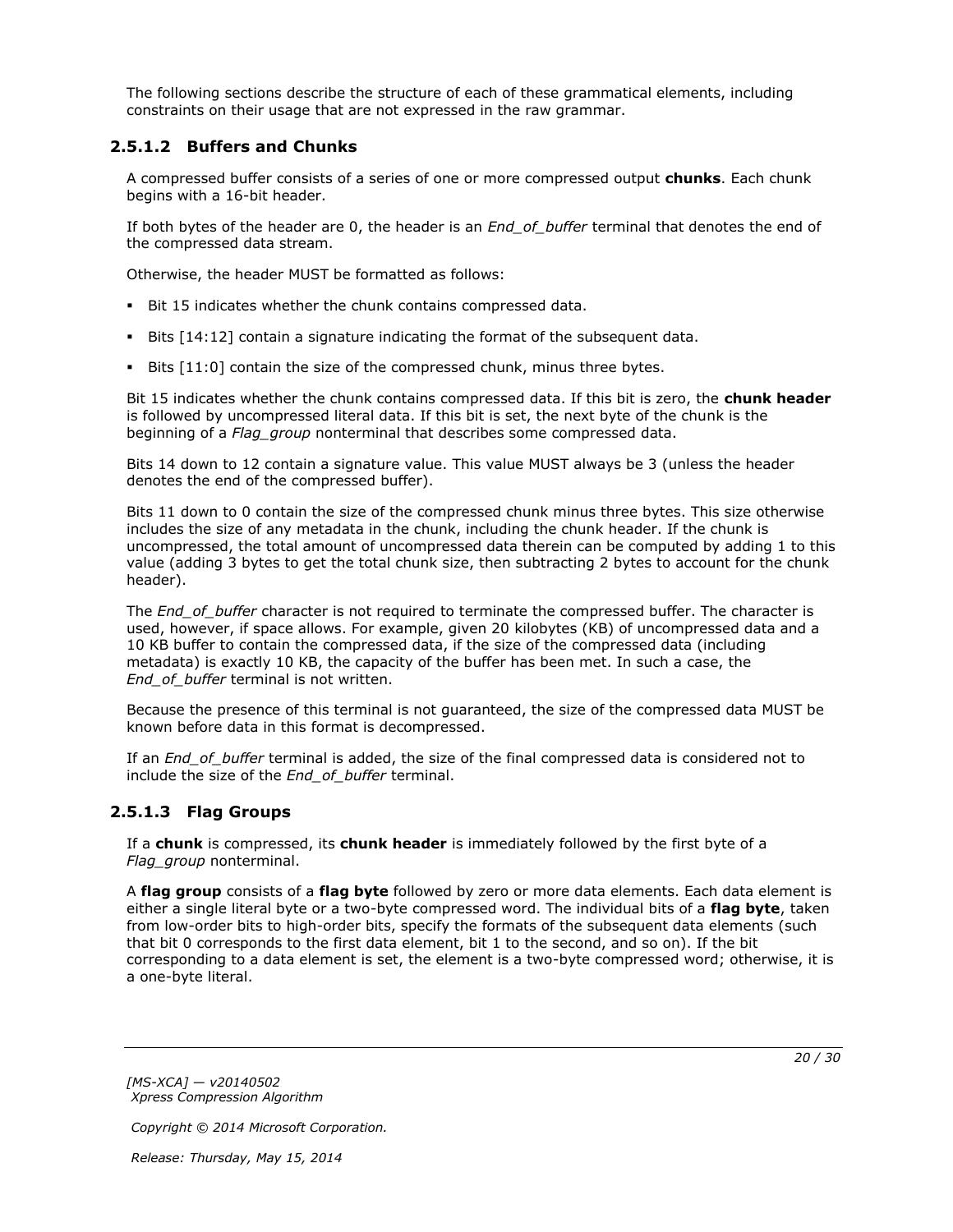### <span id="page-20-0"></span>**2.5.1.4 Data Elements**

A data element MUST either be an uncompressed literal or a compressed word. An uncompressed literal is a byte of data that was not compressed and can therefore be treated as part of the uncompressed data stream. A compressed word is a two-byte value that contains a length and a displacement and whose format varies depending on the portion of the data that is being processed.

Each compressed word consists of a D-bit displacement in the high-order bits and an L-bit length in the low-order bits, subject to the constraints that  $4 \leq D \leq 12$ ,  $4 \leq L \leq 12$ , and  $D + L = 16$ . The displacement in a compressed word is the difference between the current location in the uncompressed data (either the current read point when compressing or the current write point when decompressing) and the location of the uncompressed data corresponding to the compressed word, minus one byte. The length is the amount of uncompressed data that can be found at the appropriate displacement, minus three bytes. While using the compressed buffers, the stored displacement must be incremented by 1 and the stored length must be incremented by 3, to get the actual displacement and length.

For example, the input data for a given compression consists of the following stream:

F F G A A G F E D D E F F E E | F F G A A G F E D D E F E D D

In this case, the data prior to the vertical bar has already been compressed. The next 12 characters of the input stream match the first 12 characters of the data that was already compressed. Moreover, the distance from the current input pointer to the start of this matching string is 15 characters. This can be described by the  $\langle$ displacement, length> pair of  $\langle 15, 12 \rangle$ .

Decompression of this data produces the first portion of the input stream:

F F G A A G F E D D E F F E E |

The next data element is a  $\langle 15, 12 \rangle$  displacement-length pair. The start of the uncompressed data is 15 characters behind the last character in the already uncompressed data, and the length of the data to read is 12 characters. Decompression results in the following buffer.

F F G A A G F E D D E F F E E F F G A A G F E D D E F |

This matches the original data stream.

F F G A A G F E D D E F F E E F F G A A G F E D D E F E D D

The sizes of the displacement and length fields of a compressed word vary with the amount of uncompressed data in the current chunk that has already been processed. The format of a given compressed word is determined as follows:

Let U be the amount of uncompressed data that has already been processed in the current chunk (either the amount that has been read when compressing data or the amount that has been written when decompressing data).

Note that U depends on the offset from the start of a chunk and not the offset from the beginning of the uncompressed data.

Then let M be the largest value in  $[4...12]$  such that  $2^{M-1}$  < U, or 4 if there is no such value.

*[MS-XCA] — v20140502 Xpress Compression Algorithm* 

*Copyright © 2014 Microsoft Corporation.*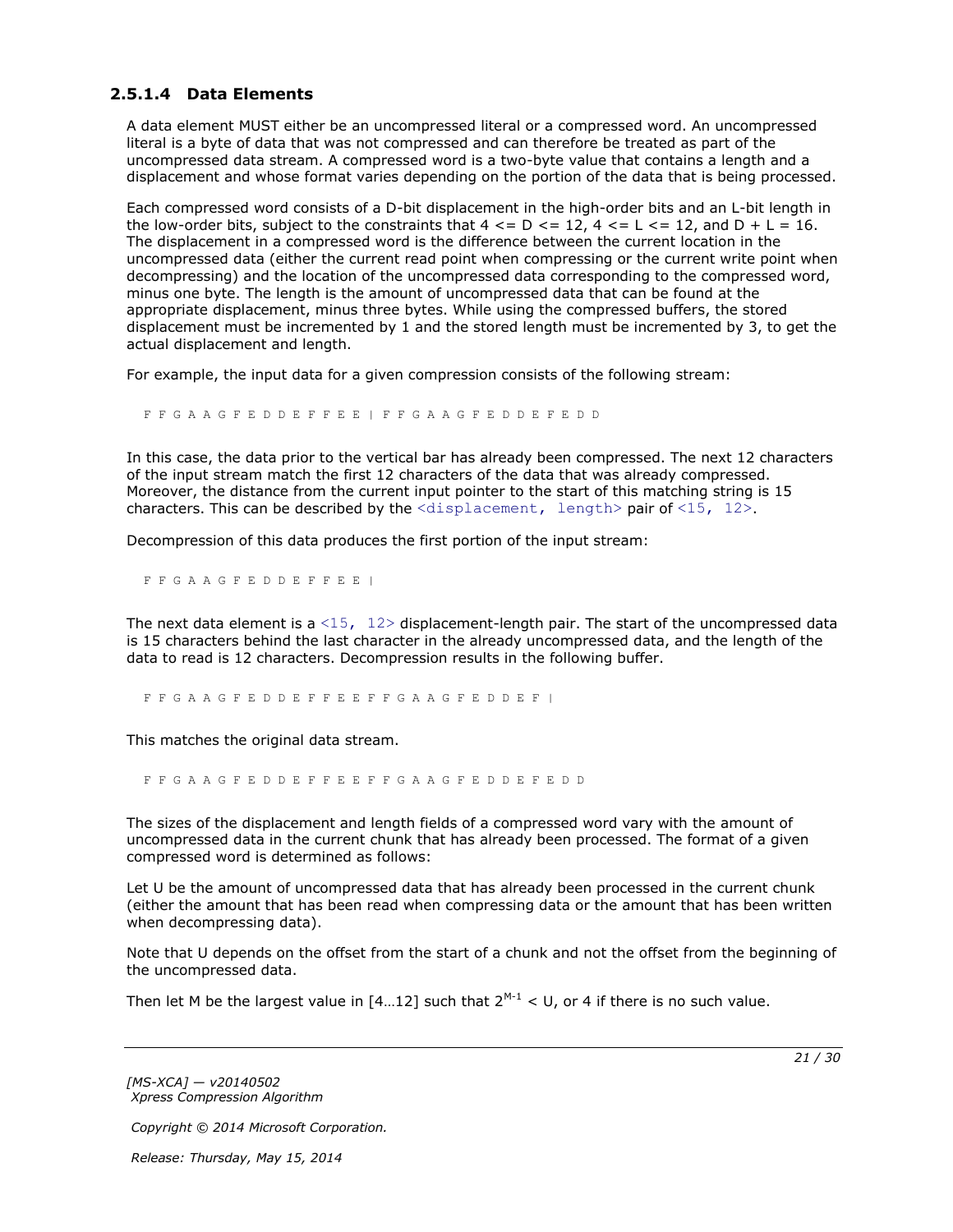A compressed word then has the format  $D = M$  and  $L = 16 - M$ , with the displacement occupying D high-order bits and the length occupying L low-order bits.

### <span id="page-21-0"></span>**2.5.2 Initialization**

<span id="page-21-5"></span><span id="page-21-3"></span>None.

### <span id="page-21-1"></span>**2.5.3 Processing Rules**

Input streams are compressed in units of 4096 bytes. The process of creating a chunk is complete if at least 4096 bytes of data or the remainder of the input buffer is compressed. If the data remains in the input buffer, the processing of a new chunk is started.

Lempel-Ziv compression does not require that the entirety of the data to which a compressed word refers actually be in the uncompressed buffer when the word is processed. In other words, it is not required that (U – displacement + length < U). Therefore, when processing a compressed word, data MUST be copied from the start of the uncompressed target region to the end—that is, the byte at (U – displacement) MUST be copied first, then (U – displacement  $+1$ ), and so on, because the compressed word might refer to data that will be written during decompression.

Some of the bits in a flag byte might not be used. To process compressed buffers, the size of the compressed chunk that is stored in the chunk header MUST be used to determine the position of the last valid byte in the chunk. The size value MUST ignore flag bits that correspond to bytes outside the chunk.

### <span id="page-21-2"></span>**2.5.4 Processing**

<span id="page-21-4"></span>For a discussion of LZ77 processing similar to that of the LZNT1 variant, see sections [2.3](#page-14-2) and [2.4](#page-16-5) on Plain LZ77 compression and decompression.

*[MS-XCA] — v20140502 Xpress Compression Algorithm* 

*Copyright © 2014 Microsoft Corporation.*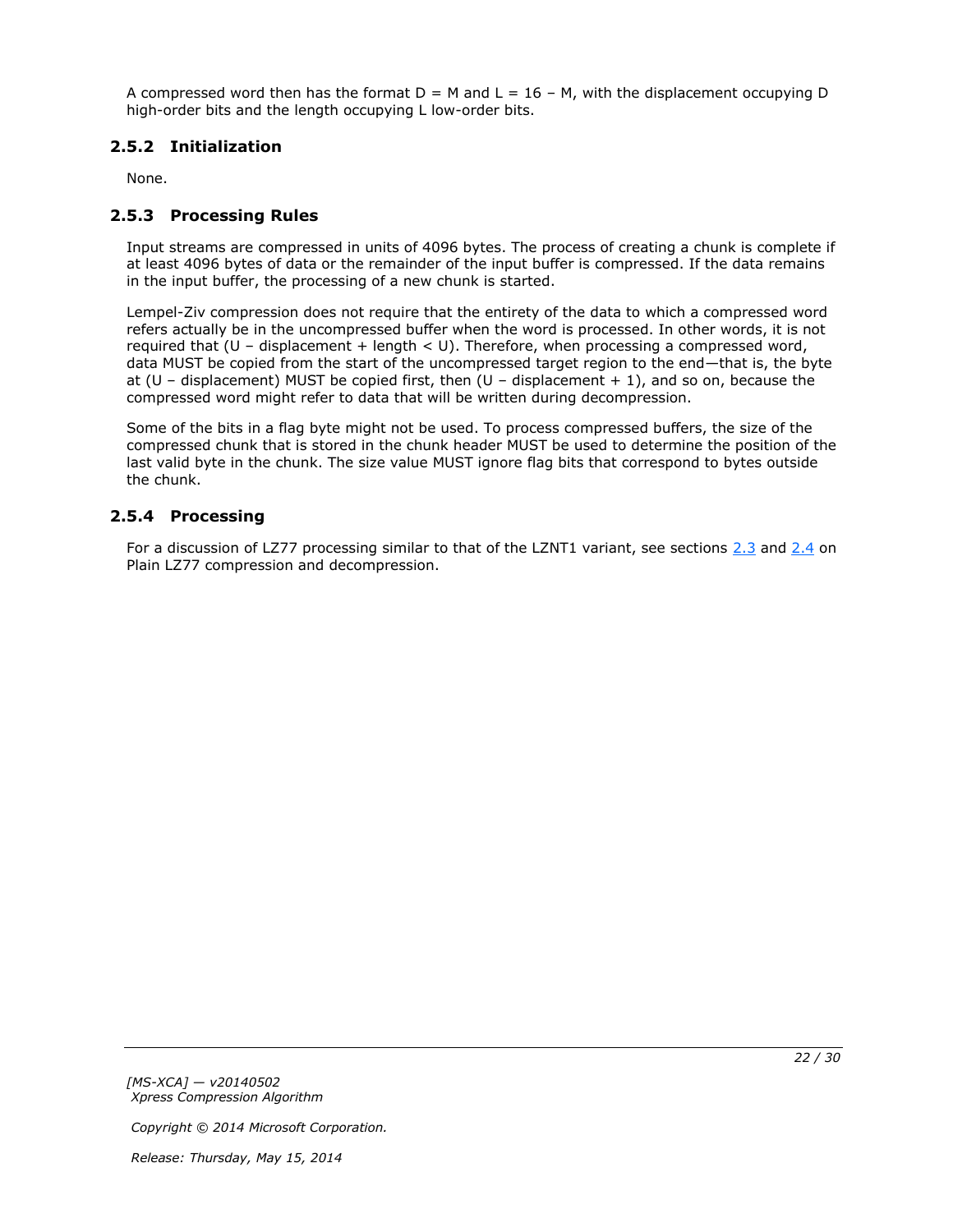## <span id="page-22-0"></span>**3 Algorithm Examples**

### <span id="page-22-1"></span>**3.1 LZ77**

<span id="page-22-3"></span>With the Plain LZ77 variant of the algorithm, the uncompressed ASCII string abcdefghijklmnopqrstuvwxyz is compressed as follows, in hexadecimal.

3f 00 00 00 61 62 63 64 65 66 67 68 69 6a 6b 6c 6d 6e 6f 70 71 72 73 74 75 76 77 78 79 7a

The first 4 bytes encode the first 32 literal or match flags (in this case, 26 zero bits, representing the 26 literals to follow, then 6 one bits, because any extra flag bits are ones). The next 26 bytes are the ASCII representation of the input string.

The uncompressed input is the 300-byte ASCII string:

abcabcabcabcabcabcabcabcabcabcabcabcabcabcabcabcabcabcabcabcabcabcabcabcabcabcabcabcabcabcabc abcabcabcabcabcabcabcabcabcabcabcabcabcabcabcabcabcabcabcabcabcabcabcabcabcabcabcabcabcabcabc abcabcabcabcabcabcabcabcabcabcabcabcabcabcabcabcabcabcabcabcabcabcabcabcabcabcabcabcabcabcabc abcabcabcabcabcabcabc

In this case, using Plain LZ77, those 300 bytes are encoded as follows:

<span id="page-22-4"></span>ff ff ff 1f 61 62 63 17 00 0f ff 26 01

This is the encoding of abc[match: distance =  $3$ , length = 297].

### <span id="page-22-2"></span>**3.2 LZ77+Huffman**

The uncompressed ASCII string abcdefghijklmnopgrstuvwxyz is compressed as a sequence of literals, as follows, in hexadecimal.

00 00 00 00 00 00 00 00 00 00 00 00 00 00 00 00 00 00 00 00 00 00 00 00 00 00 00 00 00 00 00 00 00 00 00 00 00 00 00 00 00 00 00 00 00 00 00 00 50 55 55 55 55 55 55 55 55 55 55 45 44 04 00 00 00 00 00 00 00 00 00 00 00 00 00 00 00 00 00 00 00 00 00 00 00 00 00 00 00 00 00 00 00 00 00 00 00 00 00 00 00 00 00 00 00 00 00 00 00 00 00 00 00 00 00 00 00 00 00 00 00 00 00 00 00 00 00 00 04 00 00 00 00 00 00 00 00 00 00 00 00 00 00 00 00 00 00 00 00 00 00 00 00 00 00 00 00 00 00 00 00 00 00 00 00 00 00 00 00 00 00 00 00 00 00 00 00 00 00 00 00 00 00 00 00 00 00 00 00 00 00 00 00 00 00 00 00 00 00 00 00 00 00 00 00 00 00 00 00 00 00 00 00 00 00 00 00 00 00 00 00 00 00 00 00 00 00 00 00 00 00 00 00 00 00 00 00 00 00 00 00 00 00 00 00 00 00 00 00 00 00 00 00 00 00 00 d8 52 3e d7 94 11 5b e9 19 5f f9 d6 7c df 8d 04 00 00 00 00

The first 256 bytes represent the Huffman code lengths. In this case, most of these values are zero because those symbols are not used. The few nonzero values represent the code lengths (5 bits or 4 bits in this case) of the literal symbols corresponding to the ASCII characters of the lowercase alphabet, as well as the end-of-file (EOF) symbol (symbols index 256). The last few bytes in the buffer are the Huffman encoding of the string abcdefghijklmnopqrstuvwxyz[EOF].

The uncompressed data is the following 300-byte ASCII string:

abcabcabcabcabcabcabcabcabcabcabcabcabcabcabcabcabcabcabcabcabcabcabcabcabcabcabcabcabcabcabc abcabcabcabcabcabcabcabcabcabcabcabcabcabcabcabcabcabcabcabcabcabcabcabcabcabcabcabcabcabcabc

*[MS-XCA] — v20140502 Xpress Compression Algorithm*  *23 / 30*

*Copyright © 2014 Microsoft Corporation.*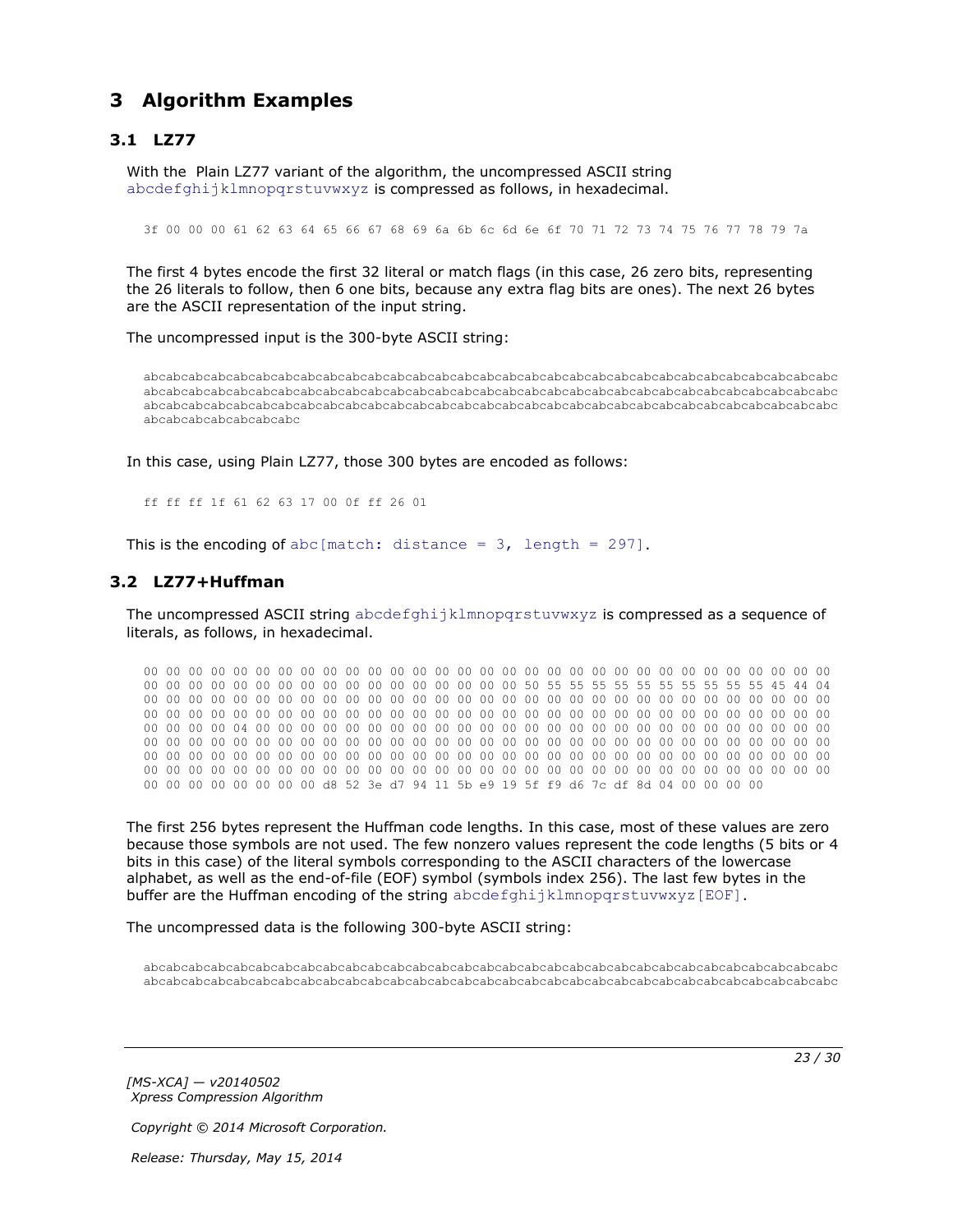abcabcabcabcabcabcabcabcabcabcabcabcabcabcabcabcabcabcabcabcabcabcabcabcabcabcabcabcabcabcabc abcabcabcabcabcabcabc

#### The LZ77+Huffman algorithm encodes it as follows:

00 00 00 00 00 00 00 00 00 00 00 00 00 00 00 00 00 00 00 00 00 00 00 00 00 00 00 00 00 00 00 00 00 00 00 00 00 00 00 00 00 00 00 00 00 00 00 00 30 23 00 00 00 00 00 00 00 00 00 00 00 00 00 00 00 00 00 00 00 00 00 00 00 00 00 00 00 00 00 00 00 00 00 00 00 00 00 00 00 00 00 00 00 00 00 00 00 00 00 00 00 00 00 00 00 00 00 00 00 00 00 00 00 00 00 00 00 00 00 00 00 00 00 00 00 00 00 00 02 00 00 00 00 00 00 00 00 00 00 00 00 00 00 20 00 00 00 00 00 00 00 00 00 00 00 00 00 00 00 00 00 00 00 00 00 00 00 00 00 00 00 00 00 00 00 00 00 00 00 00 00 00 00 00 00 00 00 00 00 00 00 00 00 00 00 00 00 00 00 00 00 00 00 00 00 00 00 00 00 00 00 00 00 00 00 00 00 00 00 00 00 00 00 00 00 00 00 00 00 00 00 00 00 00 00 00 00 00 00 00 00 00 00 00 00 00 00 00 00 00 00 00 00 00 00 00 a8 dc 00 00 ff 26 01

The first 256 bytes are the Huffman code lengths. The nonzero symbols are the literals 'a', 'b', and 'c'; the EOF symbol; and one match symbol. The last few bytes encode abc [match: distance=3, length=297][EOF]. This example illustrates how long match lengths are encoded. In the last bytes of the compressed data, note the calculation  $0x126 = 294 = 297 - 3$ . Because it is the minimum match length, 3 is subtracted from each match length before it is encoded.

#### <span id="page-23-0"></span>**3.3 LZNT1**

<span id="page-23-1"></span>The following shows an example of LZ77 compression in which the compressed word references data that is not wholly contained in the uncompressed buffer at the time when the word is processed. In this scenario, the compressed word is processed by copying data from the start of the uncompressed target region to the end.

The following ANSI string, including the terminal NUL, is 142 bytes in length.

F# F# G A A G F# E D D E F# F# E E F# F# G A A G F# E D D E F# E D D E E F# D E F# G F# D E F# G F# E D E A F# F# G A A G F# E D D E F# E D D

The algorithm, using the standard compression engine, produces the following hexadecimal output with a length of 59 bytes.

0x00000000: 38 b0 88 46 23 20 00 20 0x00000008: 47 20 41 00 10 a2 47 01 0x00000010: a0 45 20 44 00 08 45 01 0x00000018: 50 79 00 c0 45 20 05 24 0x00000020: 13 88 05 b4 02 4a 44 ef 0x00000028: 03 58 02 8c 09 16 01 48 0x00000030: 45 00 be 00 9e 00 04 01 0x00000038: 18 90 00

The compressed data is contained in a single chunk. The chunk header, interpreted as a 16-bit value, is 0xB038. Bit 15 is 1, so the chunk is compressed; bits 14 through 12 are the correct signature value (3); and bits 11 through 0 are decimal 56, so the chunk is 59 bytes in size.

The next byte, 0x88, is a flag byte. Bits 0, 1, and 2 of this byte are clear, so the next 3 bytes are not compressed. They are 0x46 ('F'), 0x23 ('#'), and 0x20 (a space). The output stream now contains "F# ".

*[MS-XCA] — v20140502 Xpress Compression Algorithm* 

*Copyright © 2014 Microsoft Corporation.*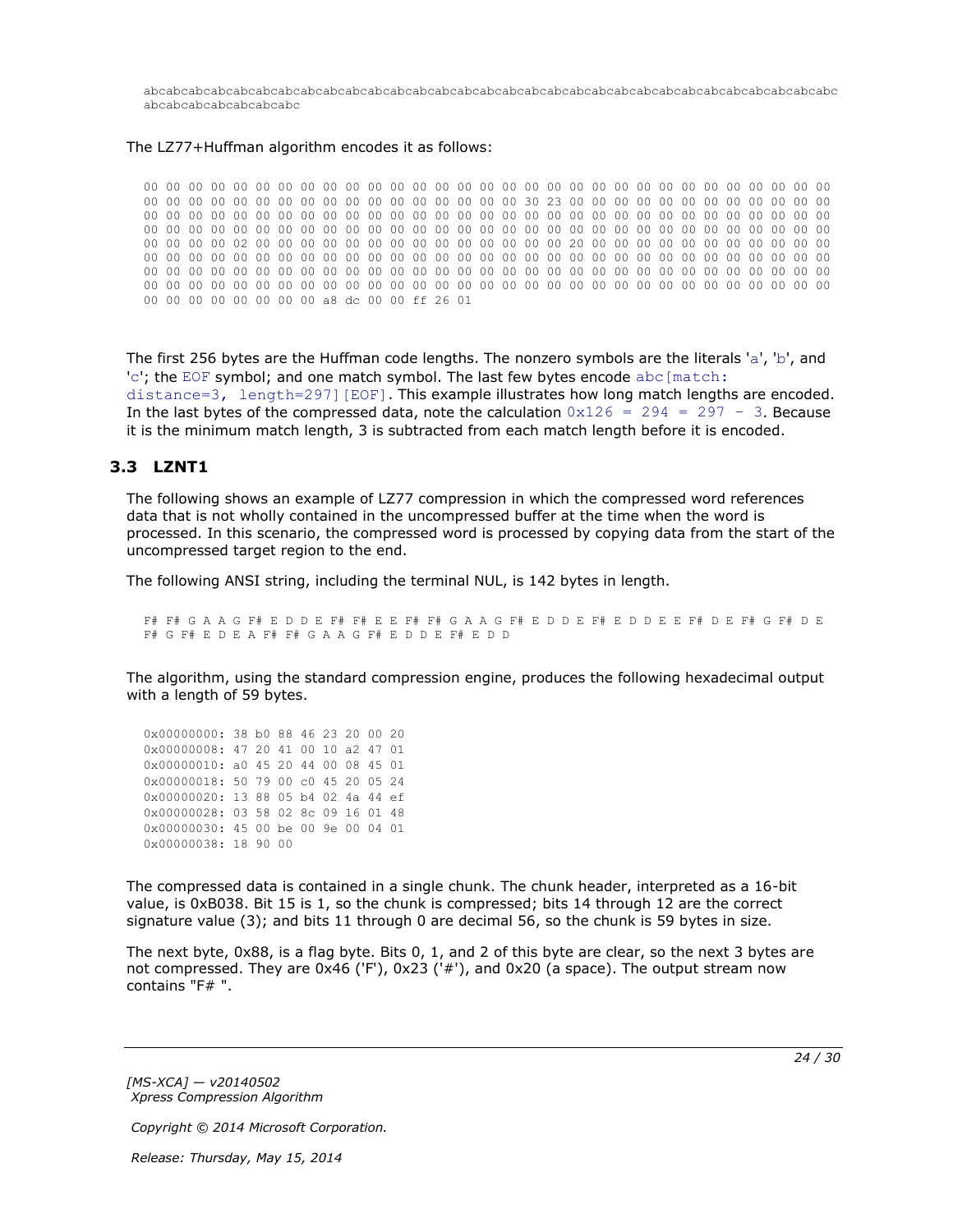Bit 3 of the flag byte is set, however, so the next two bytes are part of a compressed word; in this case, that word is 0x2000. Here, the offset from the start of the uncompressed data, U, is 3 bytes; there is no value M such that M  $>= 4$  and 2<sup>M-1</sup> < U, so the compressed word has 4 bits of displacement and 12 bits of length. The stored displacement is 2 (0010) and the stored length is 0 (0000 0000 0000); the actual displacement is 3  $(2 + 1 = 3)$  and the length is 3  $(0 + 3 = 3)$ . The next 3 characters of uncompressed data are "F#", which results in an uncompressed string of length 6: "F# F# ".

Bits 4 through 6 of the flag byte are clear, so the next three bytes are literals: 0x47 ('G'), 0x20 (a space), and  $0x41$  ('A'). The string is now "F# F# G A". Bit 7 is set, so the next two bytes are a compressed word, 0x1000. The offset from the start of the chunk is 9 bytes, so the compressed word once again has 4 bits of displacement and 12 bits of length. The stored displacement is 1 (0001) and the stored length is 0 (0000 0000 0000); thus, the final displacement is 2 (1 + 1 = 2) and the final length is  $3(0 + 3 = 3)$ .

This is a case in which the current uncompressed length (9 bytes) minus the displacement plus the length (10 bytes) actually exceeds the amount of uncompressed data, so character-by-character copying from the beginning of the displaced region is important. The first character is a space, so the string is "F# F# G A "; the next character is an A, resulting in "F# F# G A A"; and the next is the space that was just written, resulting in "F# F# G A A ".

The rest of the decompression proceeds similarly.

The final flag byte is located at offset 0x37. This is the 56th byte of compressed data; only three bytes remain. The flag byte is 0x01, so the next two bytes are a single compressed word. The final byte is a literal value, 0x00. The remainder of the flag byte is ignored because no data remains in the buffer.

*[MS-XCA] — v20140502 Xpress Compression Algorithm* 

*Copyright © 2014 Microsoft Corporation.*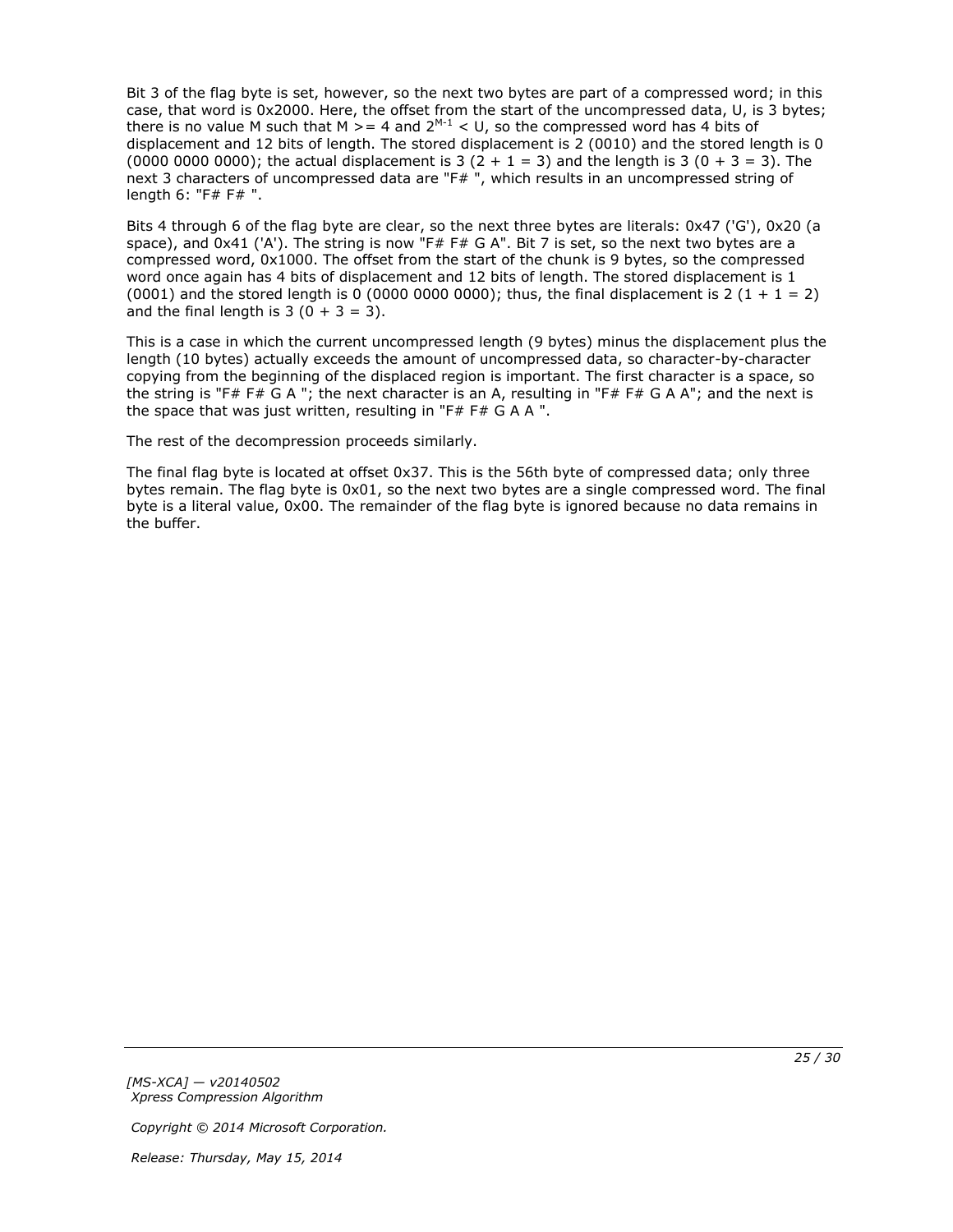# <span id="page-25-0"></span>**4 Security**

## <span id="page-25-1"></span>**4.1 Security Considerations for Implementers**

<span id="page-25-3"></span>Implementers of the decompression method need to ensure that their code fails correctly on invalid input instead of overwriting memory locations outside the caller's output buffer. Implementers need to assume that the input buffer could be corrupted or may be maliciously constructed to cause the decompression function to read or write outside the buffers it is provided. A particularly subtle case involves guarding against integer/pointer overflow bugs when the input buffer contains long match lengths.

## <span id="page-25-2"></span>**4.2 Index of Security Parameters**

<span id="page-25-4"></span>None.

*[MS-XCA] — v20140502 Xpress Compression Algorithm* 

*Copyright © 2014 Microsoft Corporation.*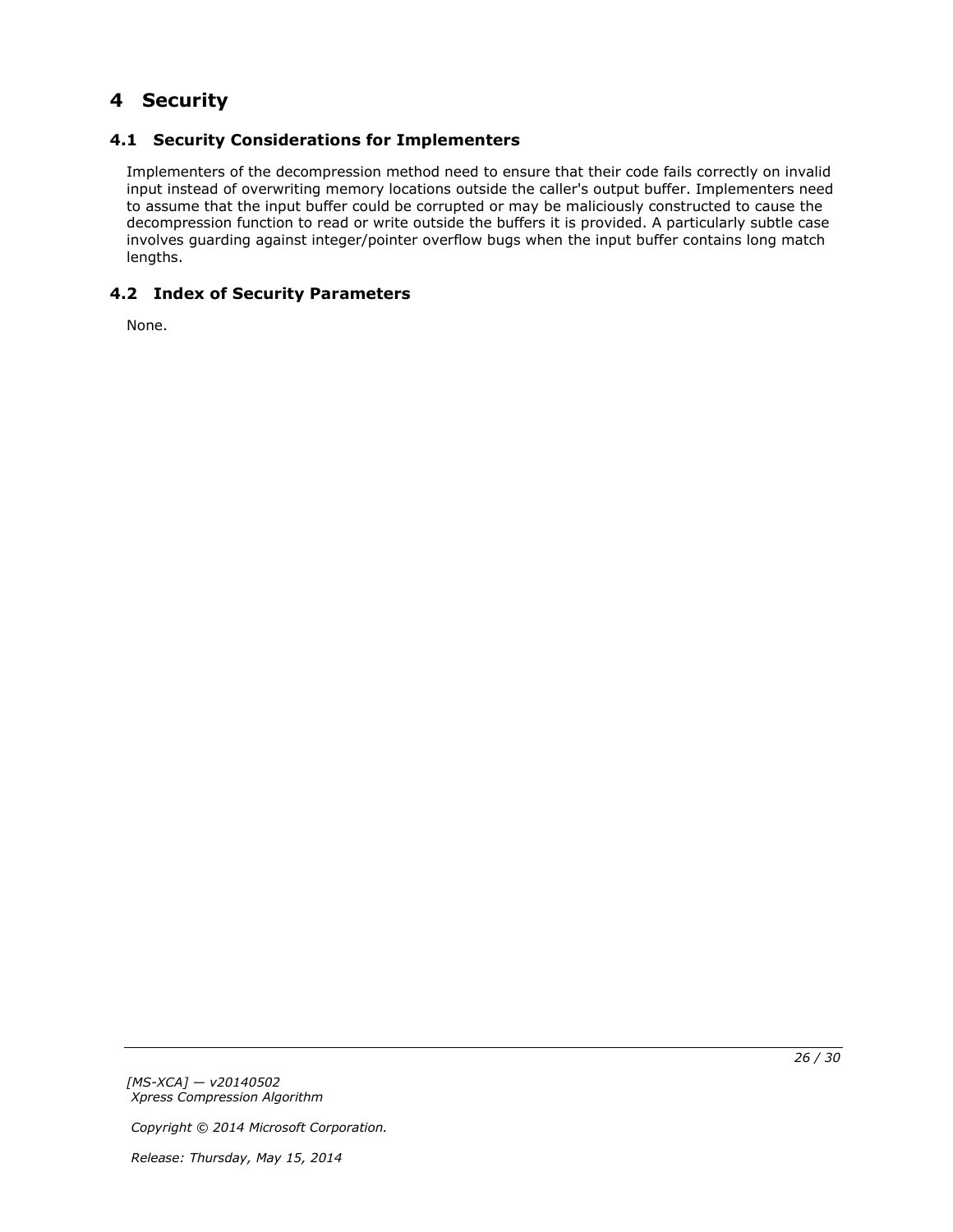# <span id="page-26-0"></span>**5 Appendix A: Product Behavior**

<span id="page-26-1"></span>The information in this specification is applicable to the following Microsoft products or supplemental software. References to product versions include released service packs:

- **Windows 2000 operating system**
- **Windows XP operating system**
- **Windows Server 2003 operating system**
- **Windows Server 2003 R2 operating system**
- **Windows Vista operating system**
- **Windows Server 2008 operating system**
- Windows 7 operating system
- Windows Server 2008 R2 operating system
- Windows 8 operating system
- **Windows Server 2012 operating system**

Exceptions, if any, are noted below. If a service pack or Quick Fix Engineering (QFE) number appears with the product version, behavior changed in that service pack or QFE. The new behavior also applies to subsequent service packs of the product unless otherwise specified. If a product edition appears with the product version, behavior is different in that product edition.

Unless otherwise specified, any statement of optional behavior in this specification that is prescribed using the terms SHOULD or SHOULD NOT implies product behavior in accordance with the SHOULD or SHOULD NOT prescription. Unless otherwise specified, the term MAY implies that the product does not follow the prescription.

*[MS-XCA] — v20140502 Xpress Compression Algorithm* 

*Copyright © 2014 Microsoft Corporation.*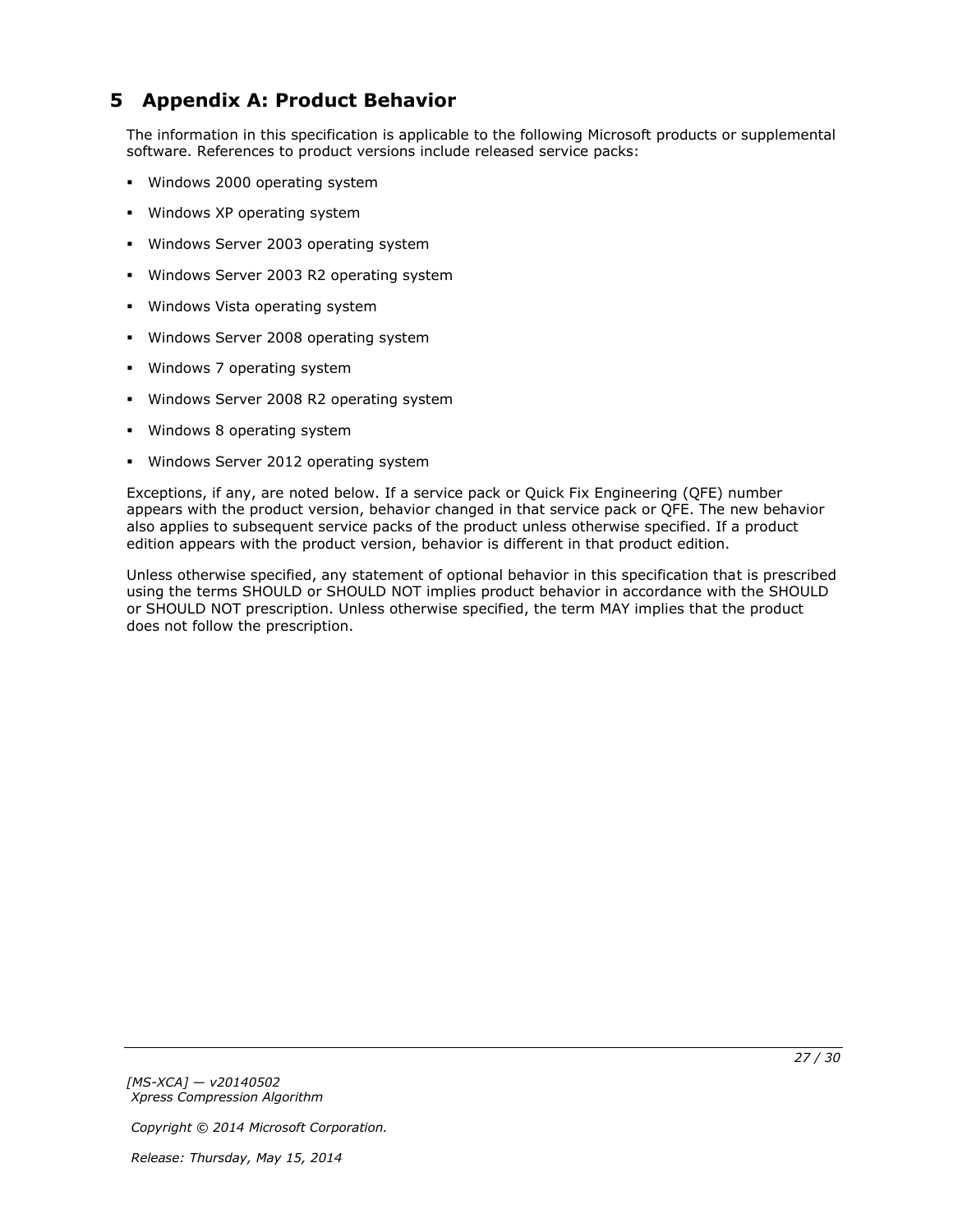# <span id="page-27-0"></span>**6 Change Tracking**

<span id="page-27-1"></span>No table of changes is available. The document is either new or has had no changes since its last release.

*[MS-XCA] — v20140502 Xpress Compression Algorithm* 

*Copyright © 2014 Microsoft Corporation.*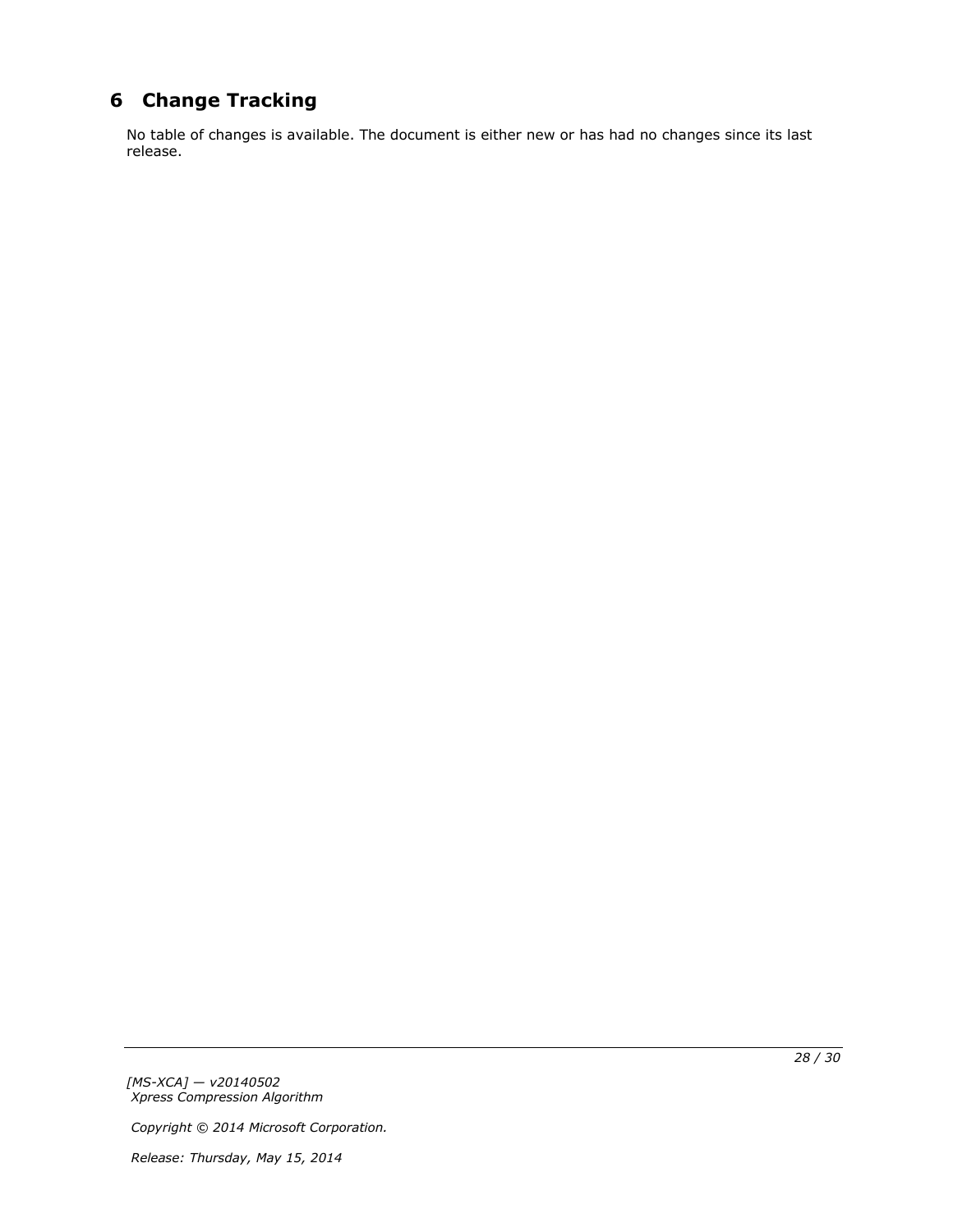# <span id="page-28-0"></span>**7 Index**

### **A**

Abstract data model [LZ77+Huffman compression algorithm](#page-6-8) 7 **[LZNT1](#page-18-2) 19** [plain LZ77 compression algorithm](#page-14-3) 15 [plain LZ77 decompression algorithm](#page-16-6) 17 [Applicability](#page-5-5) 6

### **C**

[Change tracking](#page-27-1) 28

### **D**

Data model - abstract [LZ77+Huffman compression algorithm](#page-6-8) 7 [LZ77+Huffman decompression algorithm](#page-13-5) 14 [plain LZ77 compression algorithm](#page-14-3) 15 [plain LZ77 decompression algorithm](#page-16-6) 17

### **E**

Examples [LZ77](#page-22-3) 23 [LZ77+Huffman](#page-22-4) 23 [LZNT1](#page-23-1) 24

### **G**

[Glossary](#page-4-10) 5

### **I**

Implementer - [security considerations](#page-25-3) 26 [Index of security parameters](#page-25-4) 26 [Informative references](#page-5-6) 6 Initialization [LZ77+Huffman compression algorithm](#page-6-9) 7 [LZ77+Huffman decompression algorithm](#page-13-6) 14 **[LZNT1](#page-21-3) 22** [plain LZ77 compression algorithm](#page-15-3) 16 [plain LZ77 decompression algorithm](#page-16-7) 17 [Introduction](#page-4-11) 5

### **L**

[LZ77 example](#page-22-3) 23 LZ77+Huffman compression algorithm [abstract data model](#page-6-8) 7 [initialization](#page-6-9) 7 [overview](#page-6-10) 7 phases [final encoding](#page-10-1) 11 [Huffman code construction](#page-9-1) 10 [LZ77](#page-6-7) 7 [processing rules](#page-6-11) 7 LZ77+Huffman decompression algorithm [abstract data model](#page-13-5) 14

[initialization](#page-13-6) 14 [processing](#page-13-7) 14 [processing rules](#page-13-8) 14 [LZ77+Huffman example](#page-22-4) 23 [LZNT1 algorithm abstract data model](#page-18-2) 19 [LZNT1 algorithm buffer format](#page-18-3) 19 [LZNT1 algorithm details](#page-17-1) 18 [LZNT1 algorithm initialization](#page-21-3) 22 [LZNT1 algorithm processing](#page-21-4) 22 [LZNT1 algorithm processing rules](#page-21-5) 22 [LZNT1 example](#page-23-1) 24

## **N**

[Normative references](#page-4-12) 5

### **O**

[Overview \(synopsis\)](#page-5-7) 6

#### **P**

Parameters - [security index](#page-25-4) 26 Phases - LZ77+Huffman compression algorithm [final encoding](#page-10-1) 11 [Huffman code construction](#page-9-1) 10 [LZ77](#page-6-7) 7 Plain LZ77 compression algorithm [abstract data model](#page-14-3) 15 [initialization](#page-15-3) 16 [processing](#page-15-4) 16 [processing rules](#page-15-5) 16 Plain LZ77 decompression algorithm [abstract data model](#page-16-6) 17 [initialization](#page-16-7) 17 [processing](#page-16-8) 17 [processing rules](#page-16-9) 17 Processing [LZ77+Huffman decompression algorithm](#page-13-7) 14 **[LZNT1](#page-21-4) 22** [plain LZ77 compression algorithm](#page-15-4) 16 [plain LZ77 decompression algorithm](#page-16-8) 17 Processing rules [LZ77+Huffman compression algorithm](#page-6-11) 7 [LZ77+Huffman decompression algorithm](#page-13-8) 14 **[LZNT1](#page-21-5) 22** [plain LZ77 compression algorithm](#page-15-5) 16 [plain LZ77 decompression algorithm](#page-16-9) 17 [Product behavior](#page-26-1) 27

### **R**

References [informative](#page-5-6) 6 [normative](#page-4-12) 5 [Relationship to protocols and other algorithms](#page-5-8) 6

**S**

*[MS-XCA] — v20140502 Xpress Compression Algorithm* 

*Copyright © 2014 Microsoft Corporation.* 

*Release: Thursday, May 15, 2014* 

#### *29 / 30*